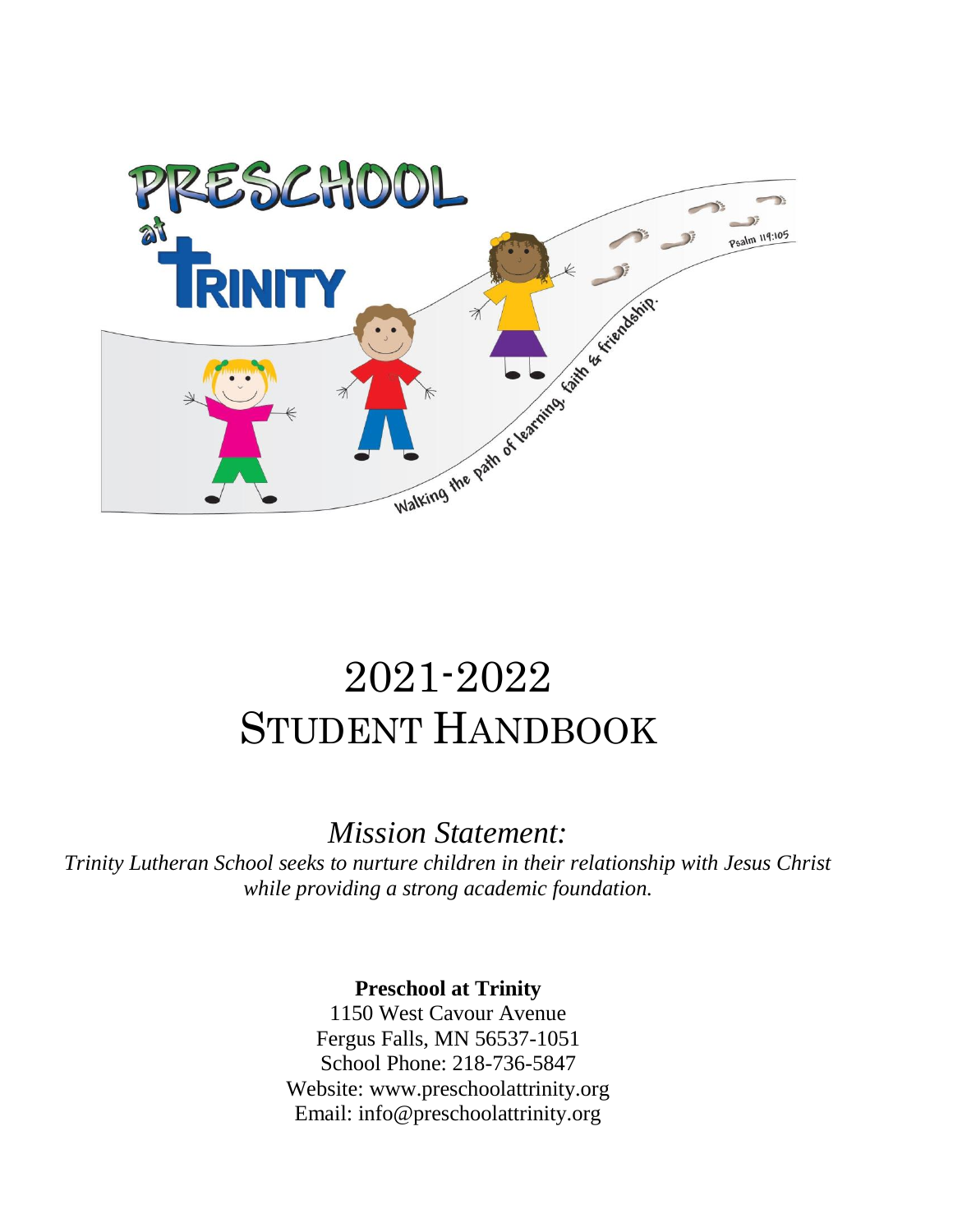Preschool at Trinity ~1150 W Cavour Ave., Fergus Falls, MN 56537 ~ 218-736-5847 ~ info@preschoolattrinity.org ~ www.preschoolattrinity.org Student Handbook - Page 2 of 27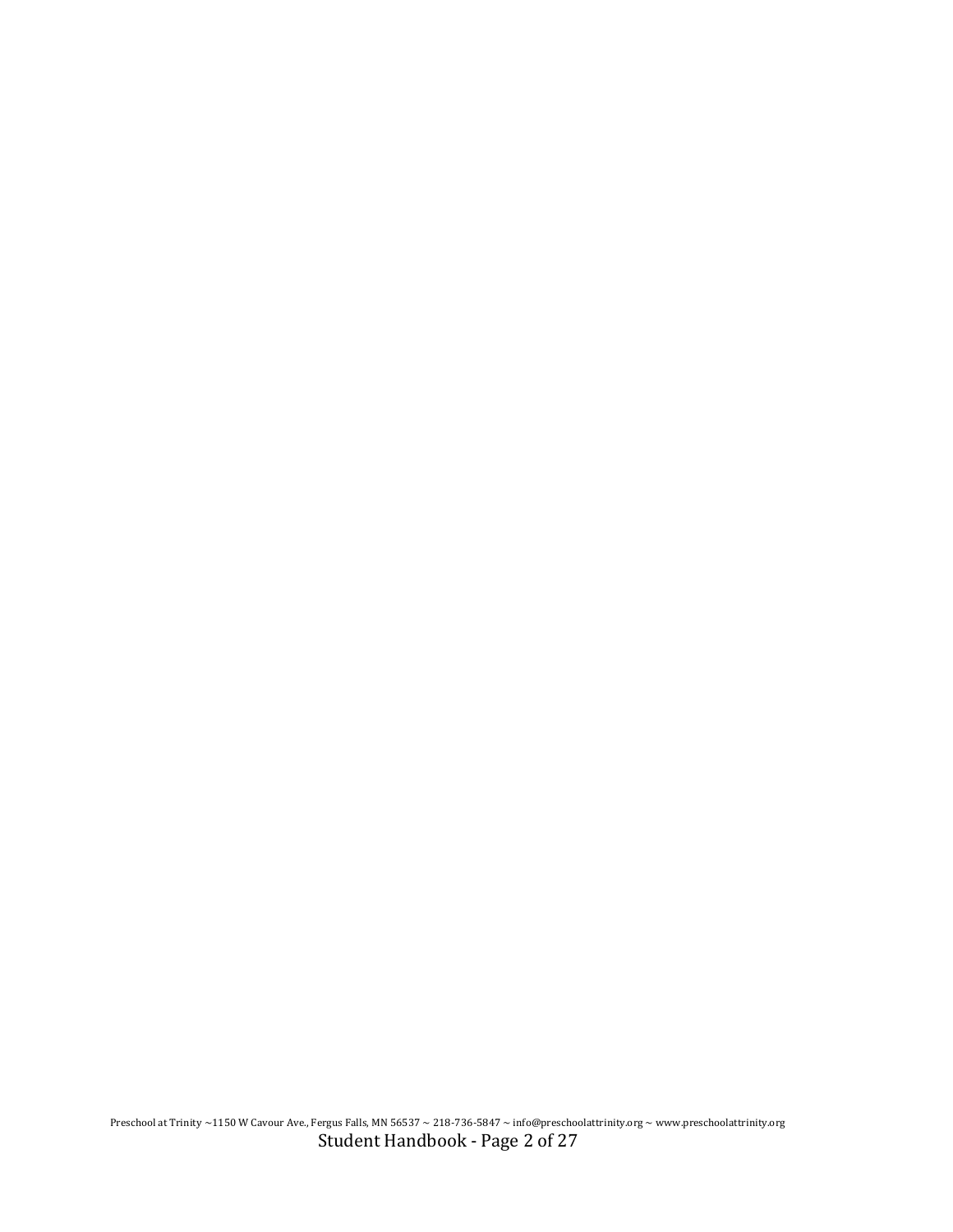| <b>Table of Contents</b> |  |
|--------------------------|--|
|--------------------------|--|

| YEARLY SCHOOL CALENDAR. CLOSURES AND WEATHER RELATED ANNOUNCEMENTS  10 |  |
|------------------------------------------------------------------------|--|
|                                                                        |  |
|                                                                        |  |
|                                                                        |  |
|                                                                        |  |
|                                                                        |  |
|                                                                        |  |
|                                                                        |  |
|                                                                        |  |
|                                                                        |  |
|                                                                        |  |
|                                                                        |  |
|                                                                        |  |
|                                                                        |  |
|                                                                        |  |
|                                                                        |  |
|                                                                        |  |
|                                                                        |  |
|                                                                        |  |
|                                                                        |  |
|                                                                        |  |
|                                                                        |  |
|                                                                        |  |
|                                                                        |  |
|                                                                        |  |
|                                                                        |  |
|                                                                        |  |
|                                                                        |  |
|                                                                        |  |
|                                                                        |  |
|                                                                        |  |
|                                                                        |  |
|                                                                        |  |
|                                                                        |  |

 $\begin{minipage}{0.9\textwidth} \begin{minipage}{0.9\textwidth} \centering \emph{Preschool at Trinity \textcolor{red}{\sim} 1150 W} \textbf{Cavour} \textbf{Ave}, \textbf{Fergus} \textbf{Falls}, \textbf{MN 56537} \sim 218\textbf{-736-5847} \sim \text{info@preschool} \textbf{attrimity}.\textbf{org} \sim \textbf{www.preschool} \normalsize \textbf{twinity}.\textbf{org} \sim \textbf{Student Handbook - Page 3 of 27} \end{minipage} \end{minipage}$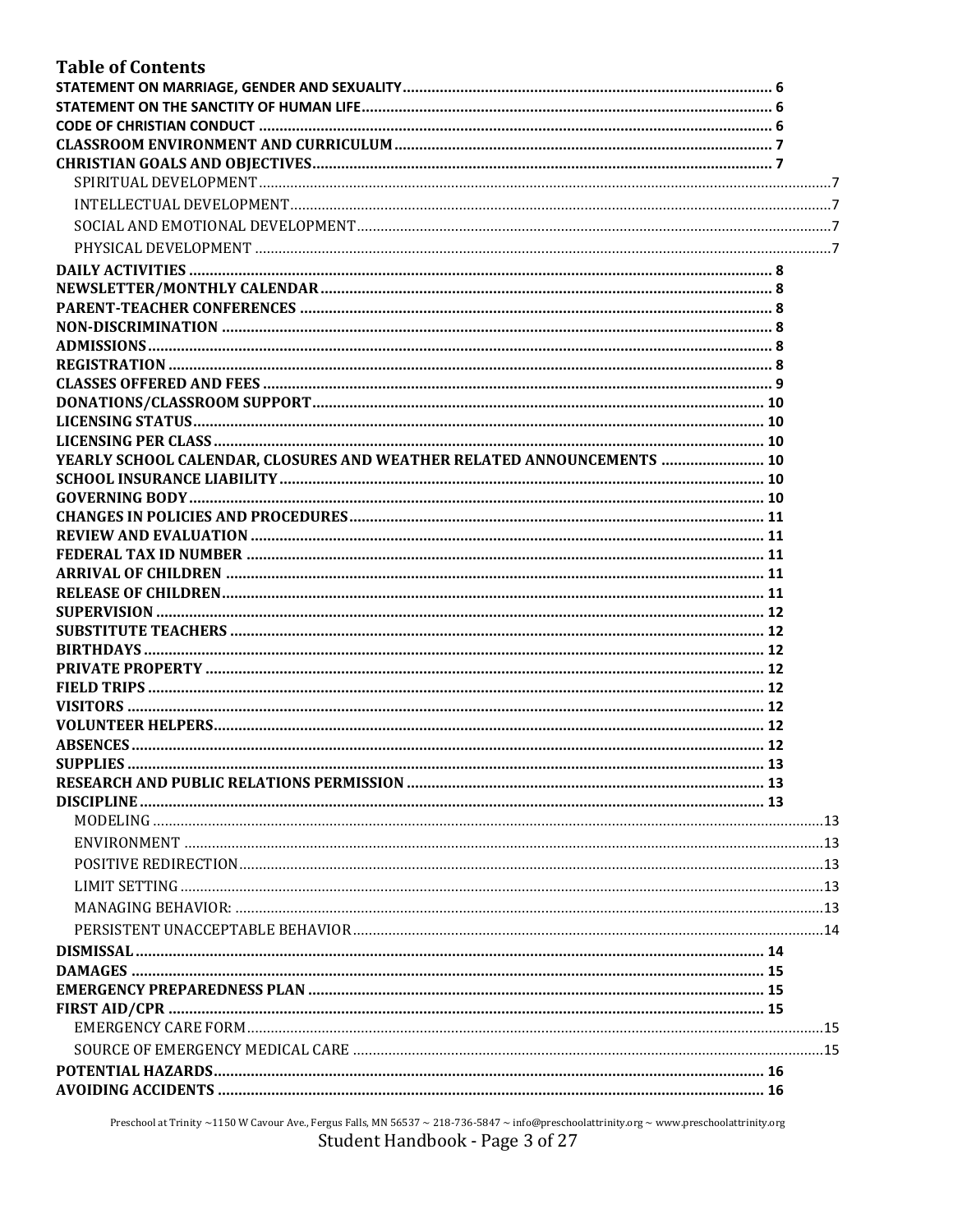| SCHOOL CLOSING (See "Yearly Calendar and School Closing" in General Policies) 17 |  |
|----------------------------------------------------------------------------------|--|
|                                                                                  |  |
|                                                                                  |  |
|                                                                                  |  |
|                                                                                  |  |
|                                                                                  |  |
|                                                                                  |  |
|                                                                                  |  |
|                                                                                  |  |
|                                                                                  |  |
|                                                                                  |  |
|                                                                                  |  |
|                                                                                  |  |
|                                                                                  |  |
|                                                                                  |  |
|                                                                                  |  |
|                                                                                  |  |
|                                                                                  |  |
|                                                                                  |  |
|                                                                                  |  |
|                                                                                  |  |
|                                                                                  |  |
|                                                                                  |  |
|                                                                                  |  |
|                                                                                  |  |
|                                                                                  |  |
|                                                                                  |  |
|                                                                                  |  |
|                                                                                  |  |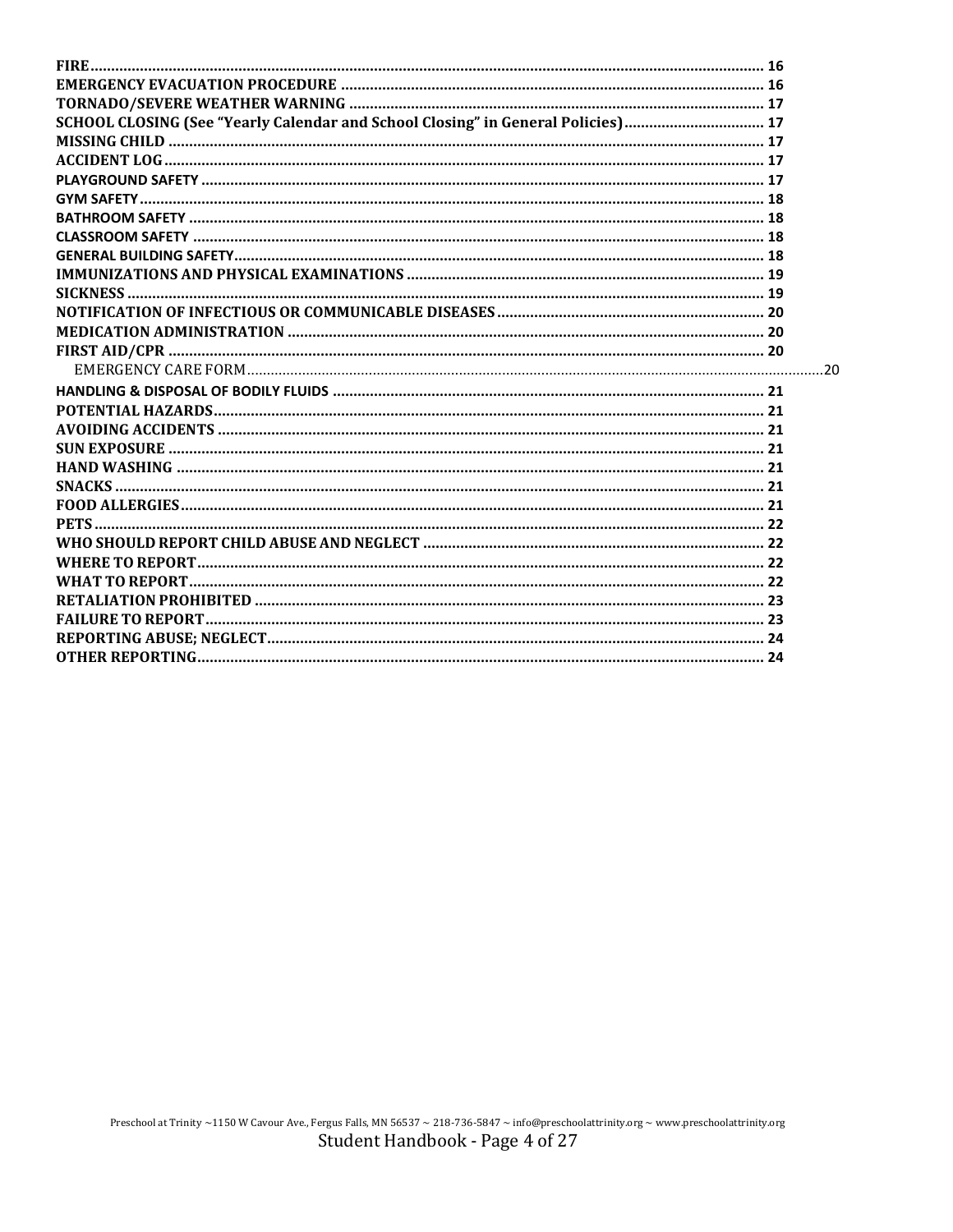## Statements

## **STATEMENT OF BELIEF**

Trinity Lutheran Church and Preschool is part of The Lutheran Church—Missouri Synod (LCMS, Synod). The LCMS is a mission-oriented and Bible-based denomination that confesses the historic, orthodox Christian faith in the Triune God, Father, Son, and Holy Spirit, a faith built on "the foundation of the apostles and prophets, Christ Jesus himself being the cornerstone" (Eph. 2:20). With the universal Christian Church, The Lutheran Church—Missouri Synod teaches and responds to the love of the Triune God, who created all that exists; became man to suffer, die, and rise again for the world's redemption; and brings people to faith and new life through His Word and Sacraments. The three persons of the Trinity – Father, Son, and Holy Spirit – are coequal and coeternal, one God.

**\_\_\_\_\_\_\_\_\_\_\_\_\_\_\_\_\_\_\_\_\_\_\_\_\_\_\_\_\_\_\_\_\_\_\_\_\_\_\_\_\_\_\_\_\_\_\_\_\_\_\_\_\_\_\_\_\_\_\_\_\_\_\_\_\_\_\_\_\_\_\_\_\_\_\_\_\_\_\_\_\_\_\_\_\_\_\_\_\_\_\_\_\_\_\_\_\_\_\_\_\_**

LCMS congregations voluntarily choose to belong to the Synod, and, although diverse in many ways, all hold to a shared confession of Jesus Christ as taught in Holy Scripture. We believe without reservation that the Scriptures of the Old and the New Testament are the written Word of God and the only rule and norm of faith and of practice. In addition, the Synod accepts without reservation the writings contained in the Book of Concord: The Confessions of the Evangelical Lutheran Church.

Believing in the authority of Holy Scripture and that the Lutheran Confessions are a correct interpretation and presentation of biblical doctrine, our congregations agree to conform all their teaching and practice to the Scriptures and the Confessions.

The Synod "is not an ecclesiastical government, exercising legislative or coercive powers" (LCMS Constitution, Article VII) concerning its member congregations and ministers. However, the voluntary association of member congregations and ministers includes their agreement to respect and honor and uphold (Bylaw 1.7.2, 1.8.1) decisions (resolutions) made by the Synod in its national conventions regarding the understanding of the teachings of Scripture and the Lutheran Confessions and practices that are consistent with such teaching. The Synod in convention is the "principle legislative assembly" of the LCMS (Bylaw 3.1.1) and its resolutions and statements are the position of the Synod in matters of doctrine and life. The Constitution and Bylaws of the LCMS provide specific guidance for the implementation and supervision of the teaching and practice of its members (congregations and rostered church workers).

Congregations of the LCMS, while upholding teachings and practices that are consistent with Scripture and the Lutheran Confessions and while honoring Synod convention resolutions, are self-governed and establish policies based on local circumstance and expediency. An LCMS congregation or ministry operates according to its own constitution and bylaws – which are required by the Synod Bylaws to be reviewed by the District through which the congregation holds membership in the Synod – and therein establishes an orderly way of making decisions and determines which individuals or entities in the congregation (e.g., the pastor, church council, board of elders) will have authority to act on behalf of the congregation in specific circumstances. The Constitution and bylaws of Trinity Lutheran Church govern our decision-making and policies. A copy is available upon request.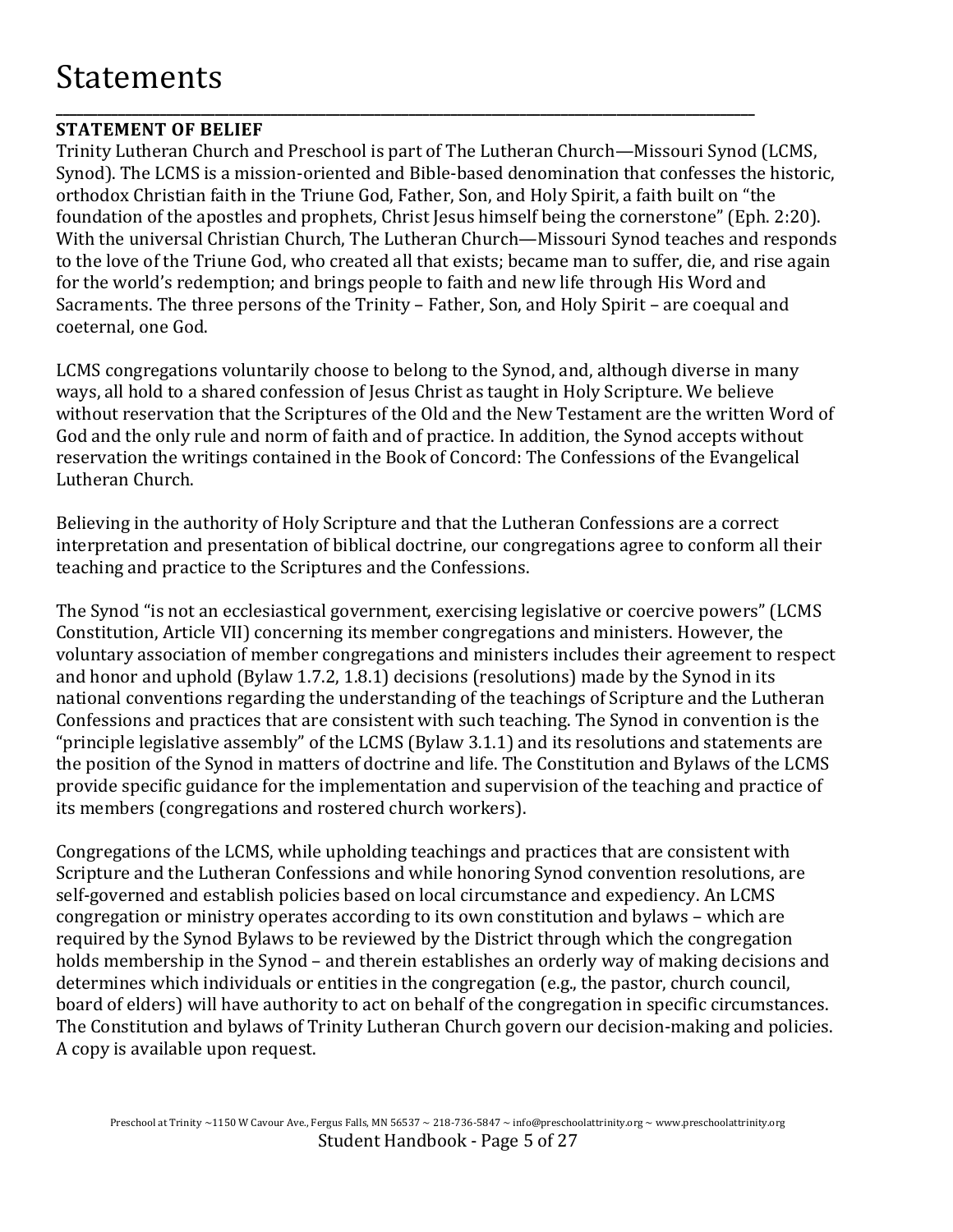## <span id="page-5-0"></span>**STATEMENT ON MARRIAGE, GENDER AND SEXUALITY**

We believe that God wonderfully and immutably creates each person as male or female. These two distinct, complementary genders together reflect the image and nature of God (Gen. 1:26-27). Rejection of one's biological sex is a rejection of the image of God within that person.

We believe that the term marriage has only one meaning: the uniting of one man and one woman in a single, exclusive union, as delineated in Scripture (Gen. 2:18-25). We believe that God intends sexual intimacy to occur only between a man and a woman who are married to each other (1 Cor. 6:18; 7:2-5; Heb. 13:4). We believe that God has commanded that no intimate sexual activity be engaged in outside of a marriage between a man and a woman.

We believe that any form of sexual immorality (including adultery, fornication, homosexual behavior, bisexual conduct, bestiality, incest, and use of pornography) is sinful and offensive to God (Matt. 15:18-20; 1 Cor. 6:9-10).

We believe that in order to preserve the function and integrity of Trinity Lutheran Church and Preschool as the local Body of Christ, and to provide a biblical role model to the Trinity members and the community, it is imperative that all persons employed by Trinity Lutheran Preschool in any capacity, or who serve as volunteers, agree to and abide by this Statement on Marriage, Gender, and Sexuality (Matt. 5:16; Phil. 2:14-16; 1 Thess. 5:22).

We believe that God offers redemption and restoration to all who confess and forsake their sin, seeking His mercy and forgiveness through Jesus Christ (Acts 3:19-21; Rom. 10:9-10; 1 Cor. 6:9- 11).

We believe that every person must be afforded compassion, love, kindness, respect, and dignity (Mark 12:28-31; Luke 6:31). Hateful and harassing behavior or attitudes directed toward any individual are to be repudiated and are not in accord with Scripture nor the doctrines of Trinity Lutheran Church and Preschool.

## <span id="page-5-1"></span>**STATEMENT ON THE SANCTITY OF HUMAN LIFE**

We believe that all human life is sacred and created by God in His image. Human life is of inestimable worth in all its dimensions, including pre-born babies, the aged, the physically or mentally challenged, and every other stage or condition from conception through natural death. We are therefore called to defend, protect, and value all human life (Ps. 139).

## <span id="page-5-2"></span>**CODE OF CHRISTIAN CONDUCT**

- 1) Uphold the teachings of Holy Scripture and the Lutheran Confessions
- 2) Avoid cheating, cursing, or stealing.
- 3) Show respect to those in authority.
- 4) Wearing appropriate clothing; no short skirts, shorts or dresses; no low cut or revealing blouses.
- 5) Dress in conformance with one's biological sex.
- 6) Use restrooms conforming with ones' biological sex.
- 7) Abstain from all intimate sexual conduct outside the marital union of one man and one woman.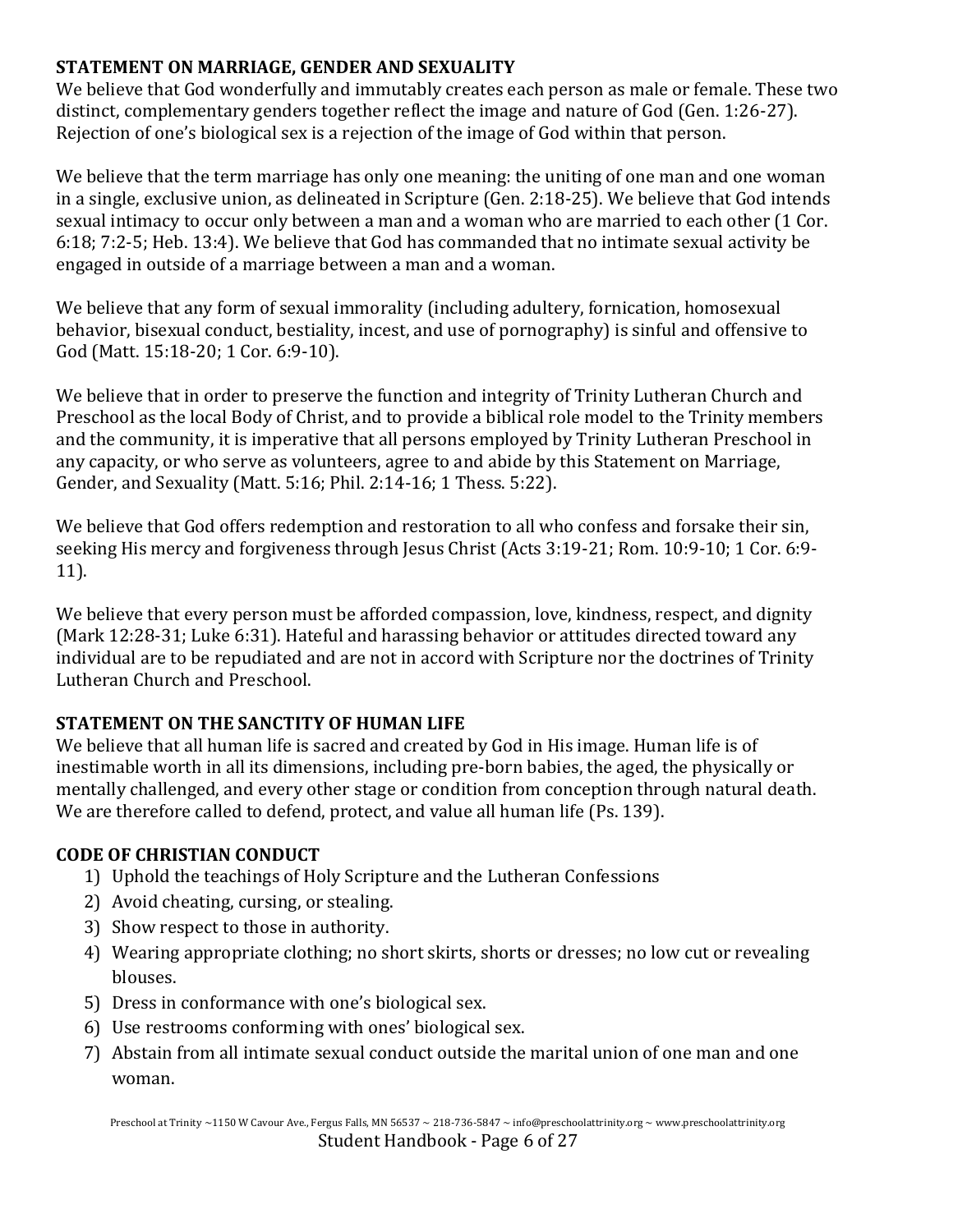## General Policies

## <span id="page-6-0"></span>**CLASSROOM ENVIRONMENT AND CURRICULUM**

The classrooms at Trinity are set up to invite and foster exploration, selection, decision-making, creativity, experimentation and discovery. Our curriculum consists of a Bible-based early childhood series called One in Christ and the Core Knowledge Preschool Sequence. These curriculums have developmentally age-appropriate activities, materials and daily practices through which children grow in all the major areas of development. Through themes, units and the use of various centers, children participate in individual, small group, and whole group experiences. We are dedicated to providing a safe, nurturing, Christ-centered preschool for students.

## <span id="page-6-1"></span>**CHRISTIAN GOALS AND OBJECTIVES**

Preschool at Trinity is designed to provide a strong Christian environment in which each child will be allowed to grow and mature at his or her own rate of development. We strive to provide ageappropriate and stimulating experiences in all the major areas of development.

## <span id="page-6-2"></span>**SPIRITUAL DEVELOPMENT**

Preschool guides the child to:

- 1. Express faith in Jesus as Savior
- 2. Speak to God in prayer and song
- 3. Recognize the Bible as God's Word
- 4. Learn about sin, forgiveness, God's love, grace and mercy
- 5. Define heaven as God's special place for us

## <span id="page-6-3"></span>**INTELLECTUAL DEVELOPMENT**

Preschool guides the child in:

- 1. Number concepts ordering, similarities and differences, and 1:1 correspondence
- 2. Language development communication skills, following directions and listening
- 3. Reading readiness
- 4. Exploration of God's world
- 5. Art and music

## <span id="page-6-4"></span>**SOCIAL AND EMOTIONAL DEVELOPMENT**

Preschool guides the child to:

- 1. Share and take turns
- 2. Act and think for him/herself, develop self-discipline, self-control and a degree of independence
- 3. Recognize and cope with feelings (of self and others) in appropriate ways
- 4. Feel a real sense of security, belonging and full acceptance

## <span id="page-6-5"></span>**PHYSICAL DEVELOPMENT**

Preschool guides the child to:

- 1. Develop large and small muscle coordination
- 2. Care for his/her own physical needs eating, dressing, toileting
- 3. Recognize changes and growth of self and others
- 4. Recognize and accept uniqueness of self and others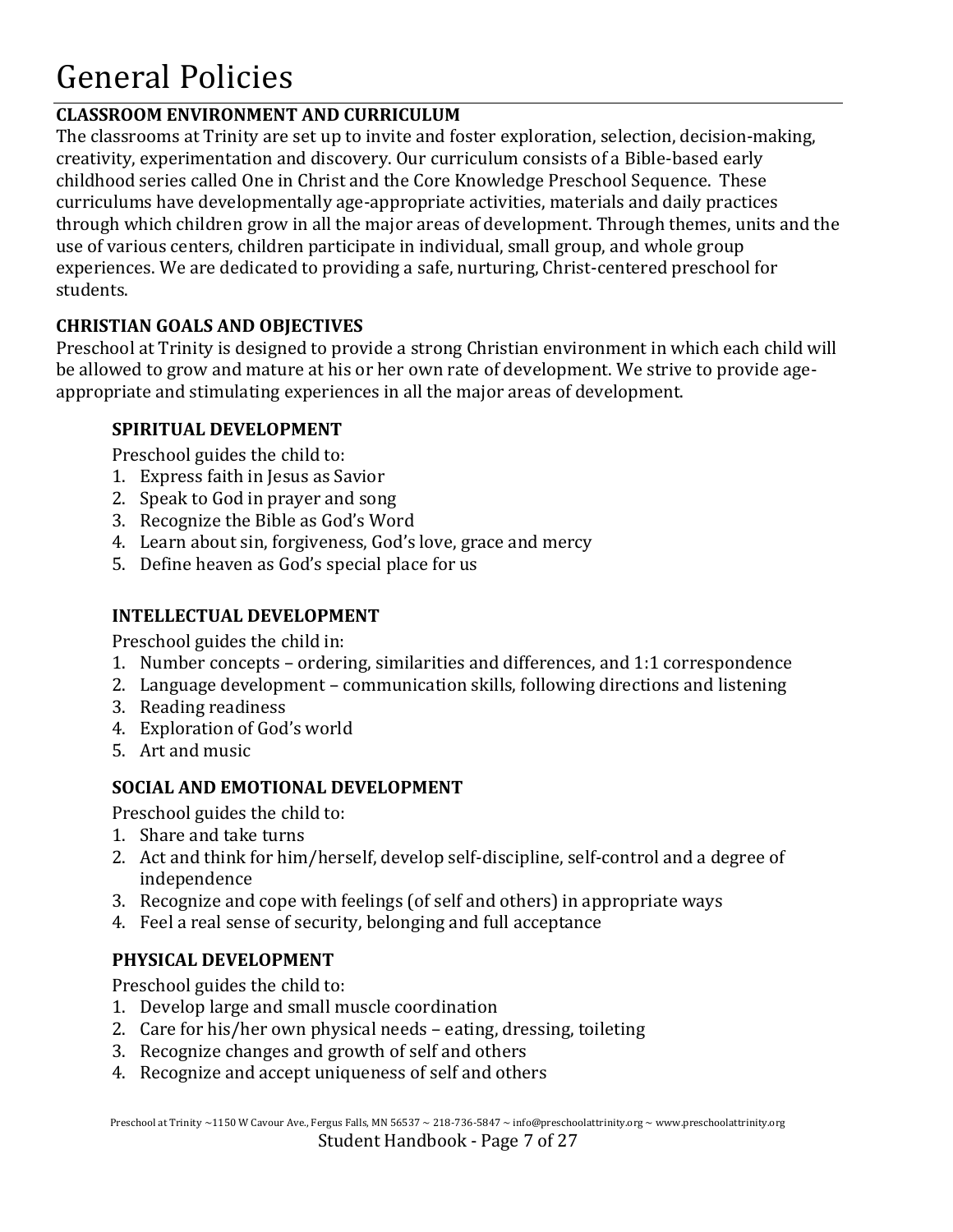#### **DAILY SCHEDULE**

Will consist of:

- Jesus Time
- Free Choice
- Art Projects/Art Exploration
- Calendar/Theme/Readiness
- Singing/Stories
- Creative Movement
- Snack
- Large Muscle
- 30 minute rest/nap time (full day only)

## <span id="page-7-0"></span>**DAILY ACTIVITIES**

During each preschool session each child will experience various learning centers and activities. Examples are: block center, library center, writing center, science activities, home living center, manipulative activity area, art and sensory area.

### <span id="page-7-1"></span>**NEWSLETTER/MONTHLY CALENDAR**

Preschool newsletters are emailed out via our MailChimp email service to parents/guardians. Please read and reference these to be aware of special activities, events, show & share, units, songs, finger-plays, and any other special news we have to share with you. An online calendar is available on our website at www.preschoolattrinity.org/calendar and this is where you can find the snack schedule and more.

### <span id="page-7-2"></span>**PARENT-TEACHER CONFERENCES**

Fall and Spring parent-teacher conferences are held. At these times an evaluation of the child is given to the parents. During conferences, parents will also be able to view their child's saved work. This work will go home with the child at the end of the school year. A copy of the written evaluations will be put in each student's records.

#### <span id="page-7-3"></span>**NON-DISCRIMINATION**

Preschool at Trinity admits students of any race, color, and national or ethnic origin to all the rights, privileges, programs and activities generally accorded or made available to students at the school. It does not discriminate on the basis of race, color, and national or ethnic origin in administration of its educational policies, admissions policies, or other school administered programs.

#### <span id="page-7-4"></span>**ADMISSIONS**

Preschool at Trinity is a Christian Ministry of Trinity Lutheran Church and is a Christ-centered educational opportunity for children ages 3 through 5. To apply for admission your child should be at least three-years-old by September 1st of the year of enrollment. All children must be toilet trained (no "Pull-Ups™"). Our school is open to families who are like-minded spiritually, who are supportive of our philosophy, objectives and standards of education and whose children meet our enrollment standards. Apply by reading the student handbook and signing the Acknowledgement of Receipt page at the end of the handbook, filling out the Application Form, signing the Tuition Schedule and Payment Policy, and paying the \$100 tuition deposit to the school. You will receive notification concerning their admission approximately 2 weeks after all application materials have been submitted. The \$100 will be refunded if your child is not accepted for admission.

#### <span id="page-7-5"></span>**REGISTRATION**

After receiving notification you must complete and return the remaining forms on the preschool registration checklist.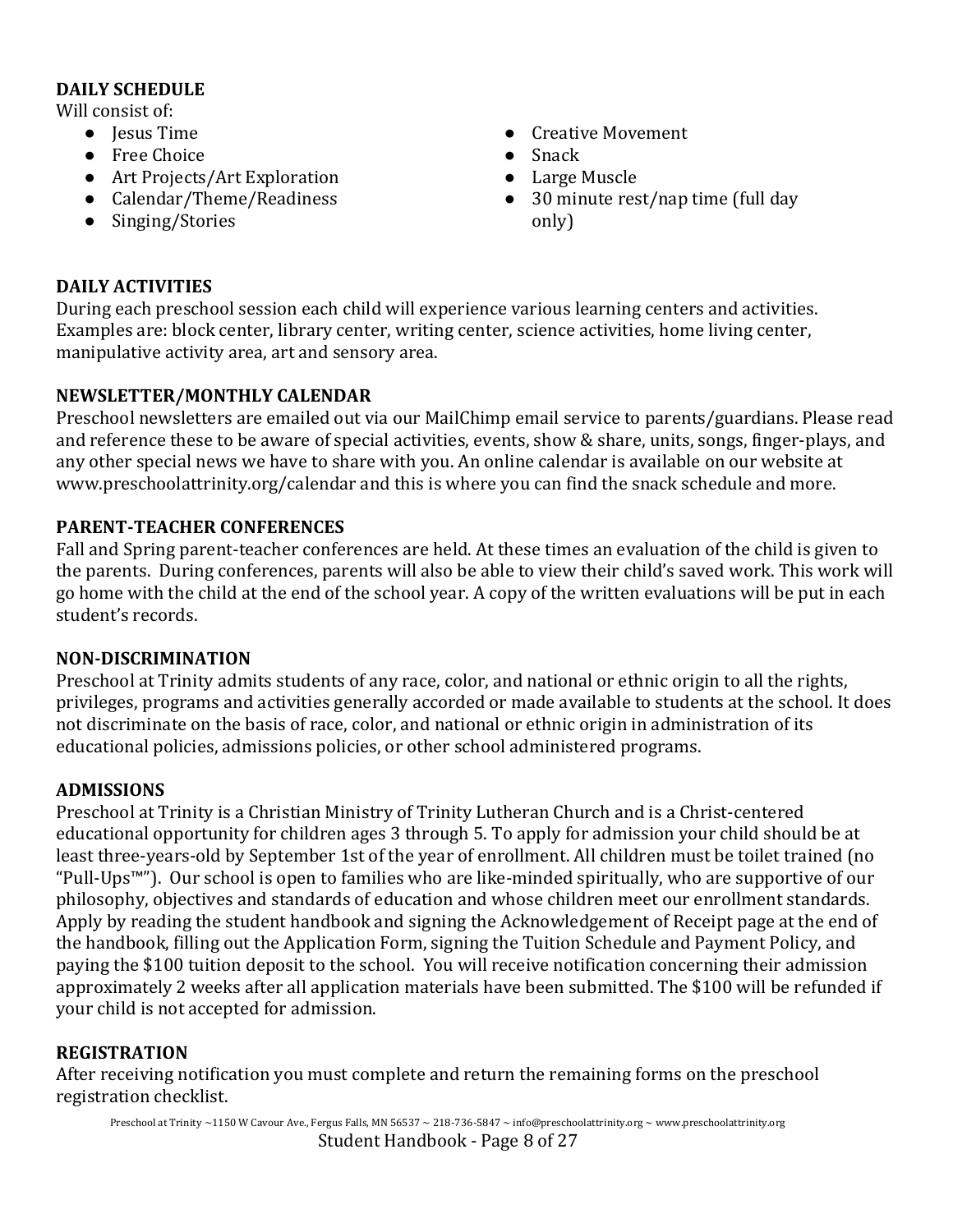#### <span id="page-8-0"></span>**CLASSES OFFERED AND FEES**

Preschool at Trinity offers six preschool programs with a half day options and full day options, however the number of students that register may warrant the School Board making decisions to close a class option. Our preschool is primarily funded by tuition, gifts, and congregational support. The classes offered and tuition schedule for 2021-2022 is as follows:

- 1. Half Days: AM Monday/Wednesday 3&4 Year-Old Preschool Tuition: \$1,000/year Time: 8:30 AM - 11:30 AM For: 3&4-year-olds—Students must be 3 years old or older on September 1, 2021
- **2. Half Days: AM Tuesday/Thursday - 3&4 Year-Old Preschool Tuition: \$1,000/year Time: 8:30 AM - 11:30 AM For: 3&4-year-olds—Students must be 3 years old or older on September 1, 2021**
- 3. Half Days: AM Monday/Wednesday/Friday- 4&5 Year-Old Pre-Kindergarten Tuition: \$1,288/ year Time: 8:30 AM - 11:30 AM For: 4&5-year-olds—Students must be 4 years old or older on September 1, 2021
- **4. Full Days: Monday/Wednesday - 4&5 Year-Old Pre-Kindergarten Tuition: \$2,035/year Time: 8:30 AM – 3:30 PM For: 4&5-year-olds—Students must be 4 years old or older on September 1, 2021**
- **5.** Full Days: Tuesday/Thursday 4&5 Year-Old Pre-Kindergarten Tuition: \$2,035/year Time: 8:30 AM – 3:30 PM For: 4&5-year-olds—Students must be 4 years old or older on September 1, 2021
- **6. Full Day: Friday - 4&5 Year-Old Pre-Kindergarten Tuition: \$1,017/year as an addition to another FULL Day class or \$1,117/ year as a standalone class option. Time: 8:30 AM – 3:30 PM For: 4&5-year-olds—Students must be 4 years old or older on September 1, 2021**

The \$100 tuition deposit counts toward the tuition payments for the year and is NOT an extra fee. The remaining tuition may be paid in full the first day of class or paid monthly from September – May (9 months). Please see the Tuition Schedule and Payment Policy in the registration packet for specific payment information.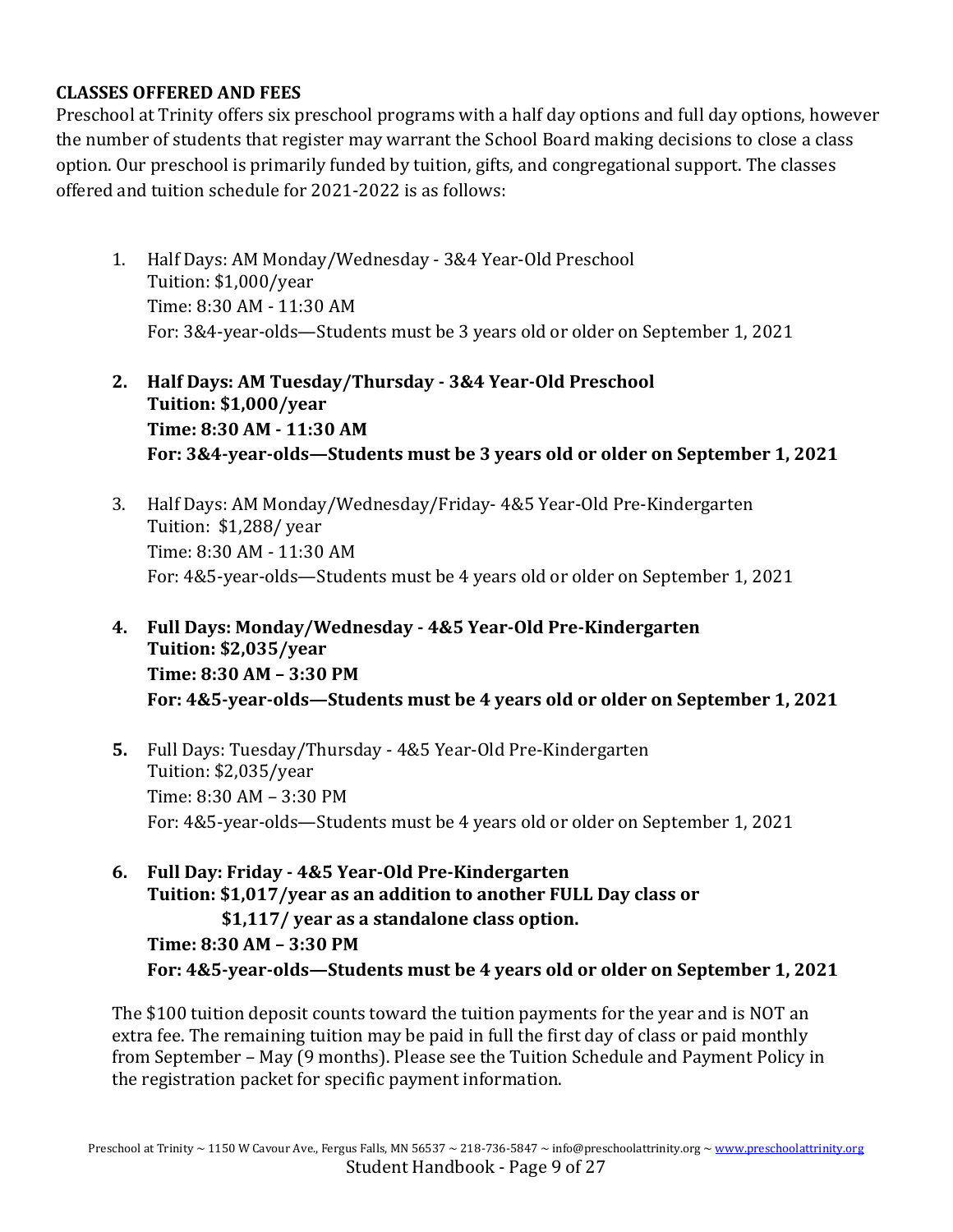If a child withdraws from the program, a notice should be given to the director, to allow the director to notify others of an opening in our program. Full tuition is still due when a child is absent for the usual childhood illnesses and during family vacation time. If other situations arise, they will be dealt with on an individual basis.

## **NAP AND REST**

Students in a full day program will nap or rest quietly for 30 minutes on a mat/cot. Parents will supply the bedding and wash it weekly and when it is soiled or wet.

## <span id="page-9-0"></span>**DONATIONS/CLASSROOM SUPPORT**

The preschool accepts and appreciates any kind of gift such as memorials, cash donations, age-appropriate toys or educational activities or games, and requested items for projects as mentioned in newsletters. Our preschool is primarily funded by tuition, gifts, and congregational support.

## <span id="page-9-1"></span>**LICENSING STATUS**

Preschool at Trinity is a non-profit Lutheran organization licensed by the state of Minnesota Child Care Center License, through the Department of Human Services, and therefore is in accordance with the provisions of the MN State Statue chapter 245A and MN rules, parts 9503.0005 to 9503.0170. Parents may contact the Minnesota Department of Human Services at telephone number (651)431-6500.

## <span id="page-9-2"></span>**LICENSING PER CLASS**

Preschool at Trinity is licensed for 20 children per class. The adult ratio in each class is 1 to 10. If the number of preschool children exceeds 10, an aide or assistant teacher will assist in the classroom.

## <span id="page-9-3"></span>**YEARLY SCHOOL CALENDAR, CLOSURES AND WEATHER RELATED ANNOUNCEMENTS**

The yearly school calendar typically published in the spring and is available on our website. Preschool classes will not meet on days as listed on the 2021-2022 yearly school calendar, nor when the Fergus Falls Public Schools close (due to inclement weather). This cancelation announcement will be broadcasted over the following radio stations: KBRF 1250 AM, 103.3 FM, KJJK 1020 AM and 96.5 FM. AM half day preschool classes will not meet when there is a 2-hour delay for the Fergus Falls Public Schools; however, the full day Pre-kindergarten class would still operate as usual if it is a late start due to weather. School days missed due to weather related cancellations will not be made up.

## <span id="page-9-4"></span>**SCHOOL INSURANCE LIABILITY**

Preschool at Trinity currently has insurance coverage through Markel Insurance Company.

## <span id="page-9-5"></span>**GOVERNING BODY**

Preschool at Trinity is under the supervision of the Director/Principal of Trinity Lutheran School. The Director/Principal is accountable to the School Board of Trinity Lutheran School. The School Board reports to the Church Council and the entire voter's assembly of Trinity Lutheran Church.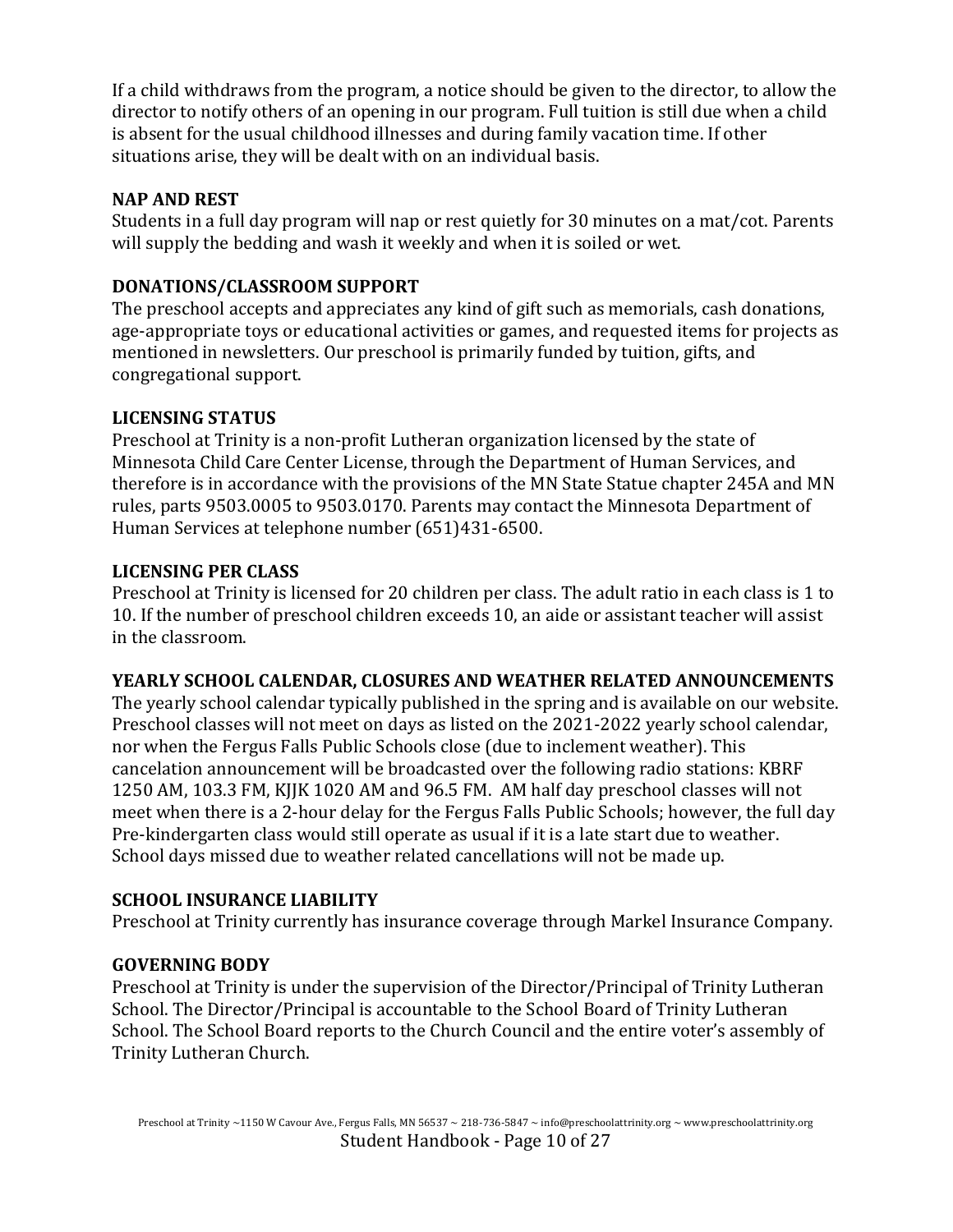## <span id="page-10-0"></span>**CHANGES IN POLICIES AND PROCEDURES**

Licensure by the Minnesota Department of Human Services requires that current policies and fees are subject to change. These changes will be communicated to the parents and to all affected by the change.

### <span id="page-10-1"></span>**REVIEW AND EVALUATION**

The preschool director and teacher(s) will review the program plan and policies each year. We are committed to providing parents and children with a high quality program. Parents may request to view the program plan.

#### <span id="page-10-2"></span>**FEDERAL TAX ID NUMBER**

Trinity Lutheran School's Federal Tax Identification Number is WC 41-0711486. This number may be required on your income tax return. Preschool expenses may be deductible as childcare expenses.

### <span id="page-10-3"></span>**ARRIVAL OF CHILDREN**

It is the responsibility of the parents to make sure that children arrive no earlier than ten minutes prior to the start of their school session. As you arrive with your child each day, please accompany your child into the building, assist your child out of any outer clothing and make sure that all mittens, boots, etc. are stored in his/her locker. Please allow your child to do as much as possible independently.

### <span id="page-10-4"></span>**RELEASE OF CHILDREN**

The parent or person picking up the child must come into the preschool to get the child. We will not bring the child to the car. Children departing by bus will be escorted from the building to the bus by a staff member. Children should stay with their parent and teacher as they leave the school so they are safe while leaving the sidewalk and going into the parking lot to get in a vehicle or bus. Children should be picked up promptly at the end of the session. Children will be released only to their parents or to people who are listed on the emergency procedures form. If someone new comes to pick up the child and his/her name is on this form but he/she has not met the staff, the staff is instructed to ask for identification.

● If someone whose name is not on the emergency procedures form comes to pick up the child and we have not been notified in writing that he/she has permission, the child will not be released. Preschool at Trinity will request identification and contact the parent by phone.

\*\*\*No child will be released without the parent's consent.

- If a staff person believes the person picking up the child poses a dangerous situation to the child, the staff will not release the child. Examples: drunkenness, someone suspected of abuse, etc.
- If no one arrives to pick up a child at the end of the preschool session, the Teacher/Director will make every effort to contact first the parents and then the names listed on the emergency procedures form. If no one can be contacted, the child will stay at Trinity Lutheran Church and School with the director/teacher or with Trinity Lutheran Church office staff until the child is picked up.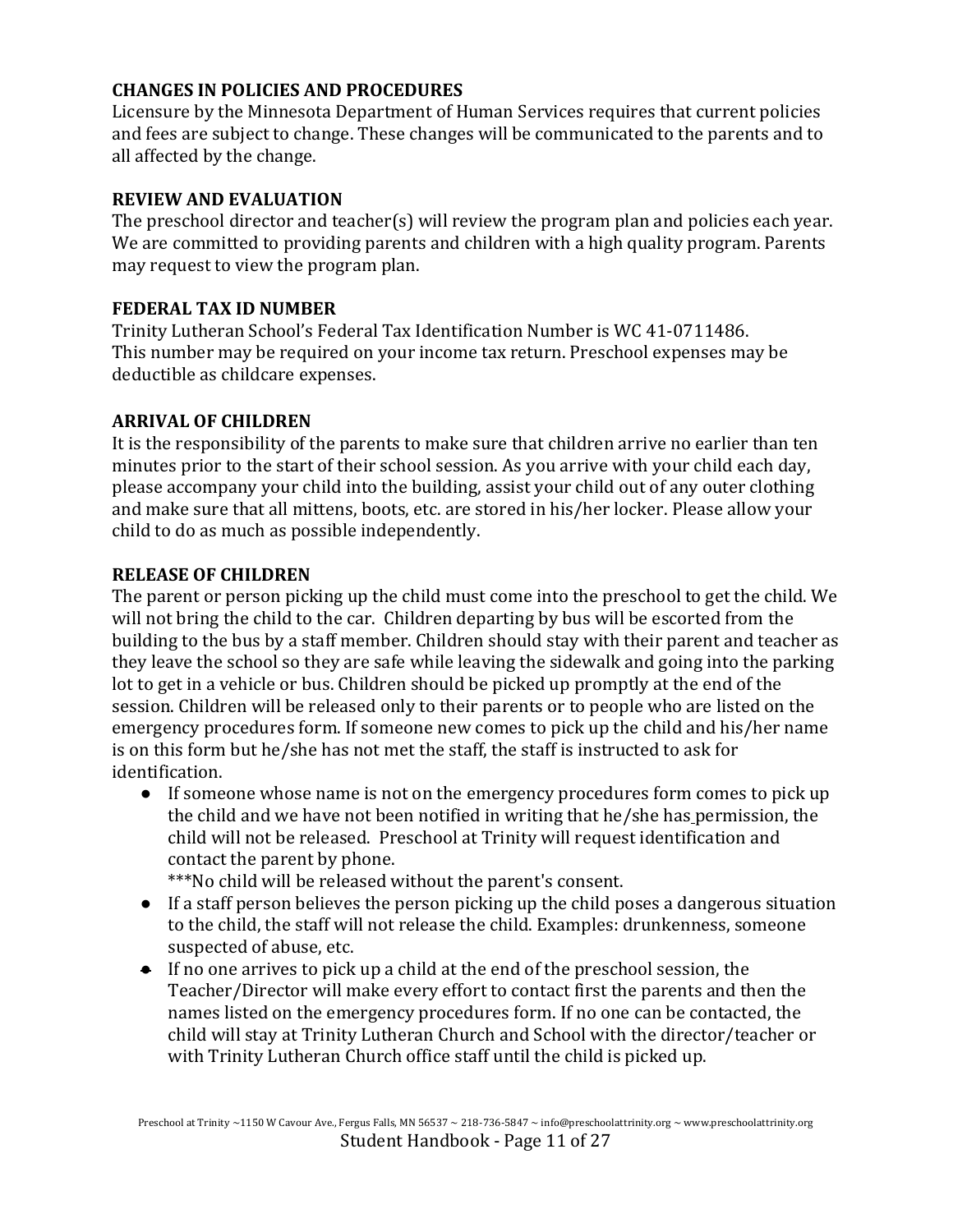#### <span id="page-11-0"></span>**SUPERVISION**

Children will be supervised by the teacher/qualified adult at all times. Emergency accident and fire procedures are part of employee orientation.

#### <span id="page-11-1"></span>**SUBSTITUTE TEACHERS**

Whenever the teacher must miss a day of school, a qualified substitute teacher will teach the preschool class for the day.

#### <span id="page-11-2"></span>**BIRTHDAYS**

All children will have the opportunity to celebrate their birthdays at school. Check the online calendar for this information. If a child's birthday falls during the summer months, we will celebrate the child's half birthday (six months after their birth date).

### <span id="page-11-3"></span>**PRIVATE PROPERTY**

Please discourage your child from bringing toys or other special "treasures" from home. These items are often difficult for the child to share during free play and the item may become broken or lost. The preschool does not assume responsibility for toys or "treasures" brought from home.

If you have an item that you think may fit into a theme, we would appreciate your sharing it with us. Please bring the item to the child's teacher. It will be kept in a secure place and returned promptly.

### <span id="page-11-4"></span>**FIELD TRIPS**

At least one week prior to a scheduled field trip, the teacher will send home a note. This note will include the date, time, and purpose of the field trip. Drop-off and pick-up for the day may be at the site of the field trip or the class may walk to the field trip destination. Parents will be asked to sign a field trip permission form.

On field trips, staff must take:

- 1. Emergency phone numbers for each child's parent and the persons to called if a parent cannot be reached
- 2. The phone number of the child's physician
- 3. A first aid kit

#### <span id="page-11-5"></span>**VISITORS**

During the year we encourage parents to visit at any time! Children enjoy sharing their preschool with their parents. However, for safety, the outside door may be locked. Please ring the doorbell for entrance.

#### <span id="page-11-6"></span>**VOLUNTEER HELPERS**

Volunteer helpers are moms, dads, grandparents, or even interested friends who love young children and would like to help us at preschool. All volunteers must read and sign the Staff/Volunteer Handbook.

## <span id="page-11-7"></span>**ABSENCES**

Please let the teacher know if your child will be absent for the day or for several days.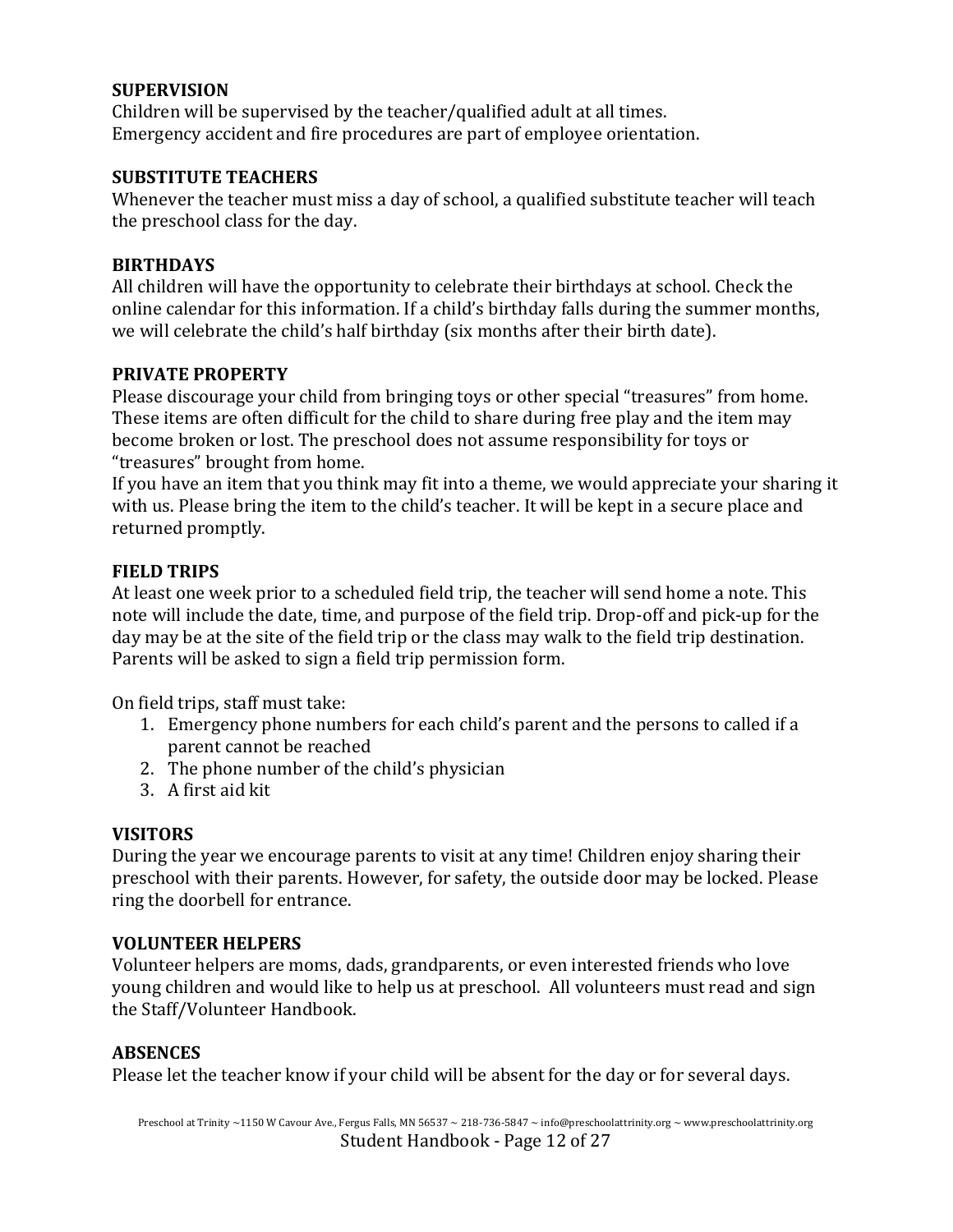## <span id="page-12-0"></span>**SUPPLIES**

Supplies used by the children will be purchased by parents and the preschool. A list of supplies parents are asked to purchase will be made available as soon as available.

## <span id="page-12-1"></span>**RESEARCH AND PUBLIC RELATIONS PERMISSION**

Written permission will be obtained from a parent before a child is involved in an educational procedure, research, or public relations activity involving the child while he/she is at school.

## Behavior Guidance Policies

### <span id="page-12-2"></span>**DISCIPLINE**

The goal of Preschool at Trinity is to help the children become responsible and cooperative participants and to maintain the safety of children and staff through positive, nonthreatening techniques. All guidance and discipline will be administered in a gentle, loving, Christian manner and tailored to the developmental level of preschool children. At Preschool at Trinity we use the following techniques:

### <span id="page-12-3"></span>**MODELING**

Teachers, staff and all volunteers are expected at all times to model appropriate behavior and communication.

### <span id="page-12-4"></span>**ENVIRONMENT**

The preschool room is well equipped to meet the developmental level of preschool children. The classroom offers choices of age-appropriate activities, independence, a safe environment, adult supervision and a Christ-centered atmosphere. The daily schedule provides a consistent routine and a sense of security for the children.

#### <span id="page-12-5"></span>**POSITIVE REDIRECTION**

Positive redirection is the basic procedure used at the preschool. This is accomplished by redirecting unacceptable behavior to an acceptable alternative. Verbal praise and actions are used once the redirection has occurred to motivate continual appropriate behavior and success.

#### <span id="page-12-6"></span>**LIMIT SETTING**

Teachers set limits to help give children appropriate direction, to help them learn and understand the difference between appropriate and inappropriate behavior and to help them develop self-control.

#### <span id="page-12-7"></span>**MANAGING BEHAVIOR:**

Unacceptable behavior will be handled in the following way:

- 1. The child will be told what would be acceptable behavior.
- 2. The child will be given the opportunity to change inappropriate behavior.
- 3. The child will be helped to understand why his/her behavior is not acceptable.

Only after the above has occurred will a time out (separation) be used.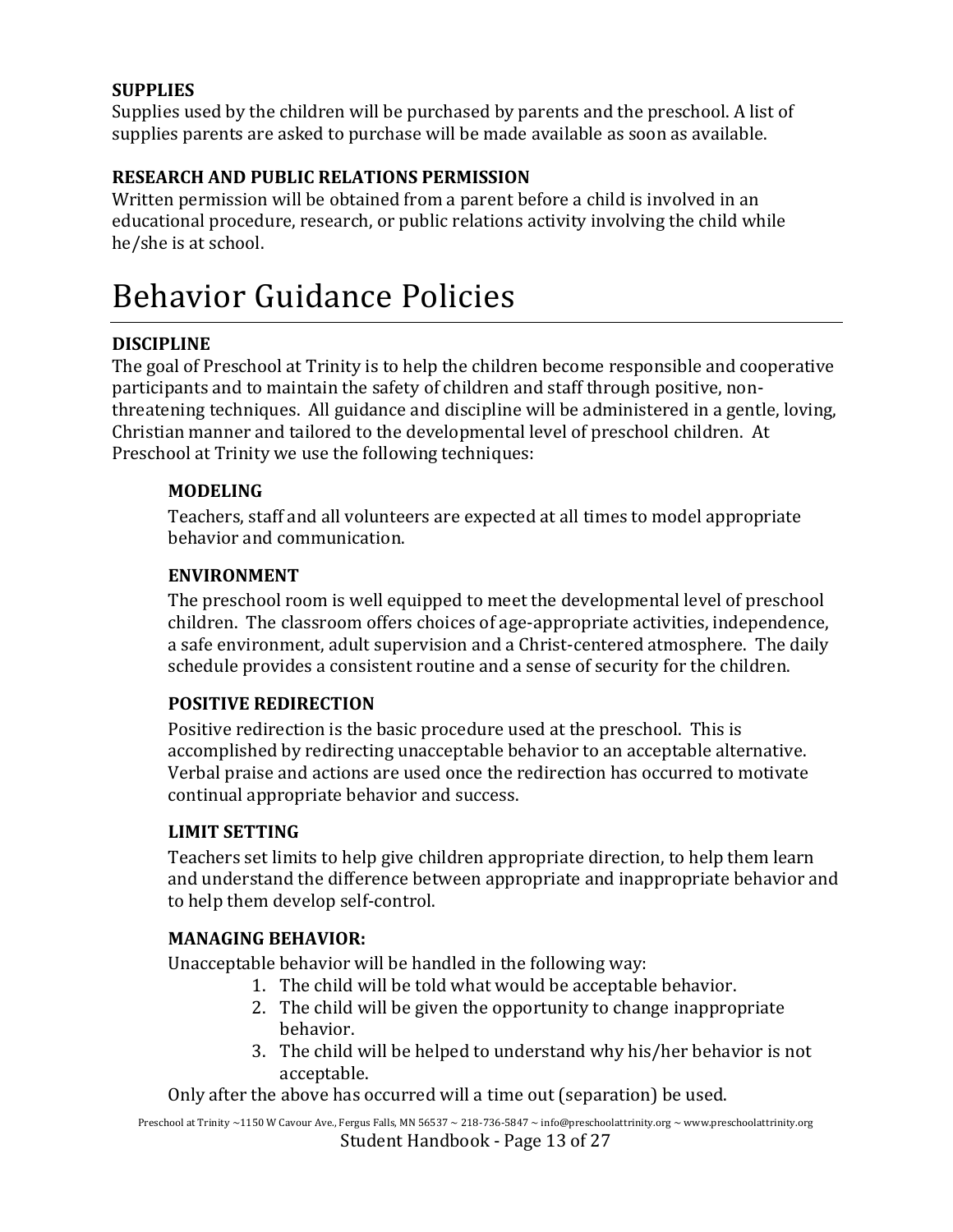- Time out is not a punishment, but a time of renewal for the child. When a child is ready, he/she may join the group once again.
- The time out area will always be within the preschool classroom. The child will be within sight and hearing of a staff person.
- If it is necessary to separate a child from the group, it will be documented in a logbook which remains at school.

Logbook entries must include the following information:

- 1. Child's name
- 2. Staff person's name
- 3. Time
- 4. Date
- 5. Information indicating what less intrusive methods were used to guide the child's behavior
- 6. How the child's behavior continued to threaten the well-being of the child or other children in care
- 7. See "Persistent Unacceptable Behavior" below for further instructions.

## <span id="page-13-0"></span>**PERSISTENT UNACCEPTABLE BEHAVIOR**

If a child is separated from the group three or more times in one day, the parent will be notified and the record of the parent notification will be indicated in the daily logbook.

If the child is separated five times or more in one week or eight times or more in a two week period, a special meeting will be called with the parents and the director/teacher to determine how the behavior will be handled.

## **The following procedures will be followed by all staff members:**

- 1. The staff will be firm, but calm, positive, and respectful of the child. They will explain to the child why the child's current behavior is not acceptable, and not the child himself/herself.
- 2. The staff may find it necessary to hold a child who is about to cause harm to himself or to others, but the staff will not employ any physical punishment. (Physical or corporal punishment, which will not be used, includes but is not limited to: rough handling, shoving, hair pulling, ear pulling, shaking, slapping, kicking, biting, pinching, hitting, and spanking. Mechanical restraints (ex. tying) will not be used.)
- 3. Children will not be shamed, humiliated or labeled. (A child will not be subjected to emotional stress including but not limited to: name calling, ostracism, shaming, making derogatory remarks about a child or the child's family, and using language that threatens, humiliates, or frightens the child.) They will not be punished for lapses in toilet habits.
- 4. The staff will not withhold food, light, warmth, clothing or medical care as a punishment for unacceptable behavior.

## <span id="page-13-1"></span>**DISMISSAL**

If a child is not ready for the preschool group experience or if a child's needs are not best met in our preschool environment, Preschool at Trinity may ask for removal of the child in a confidential conference. We do not believe the child should remain in school unless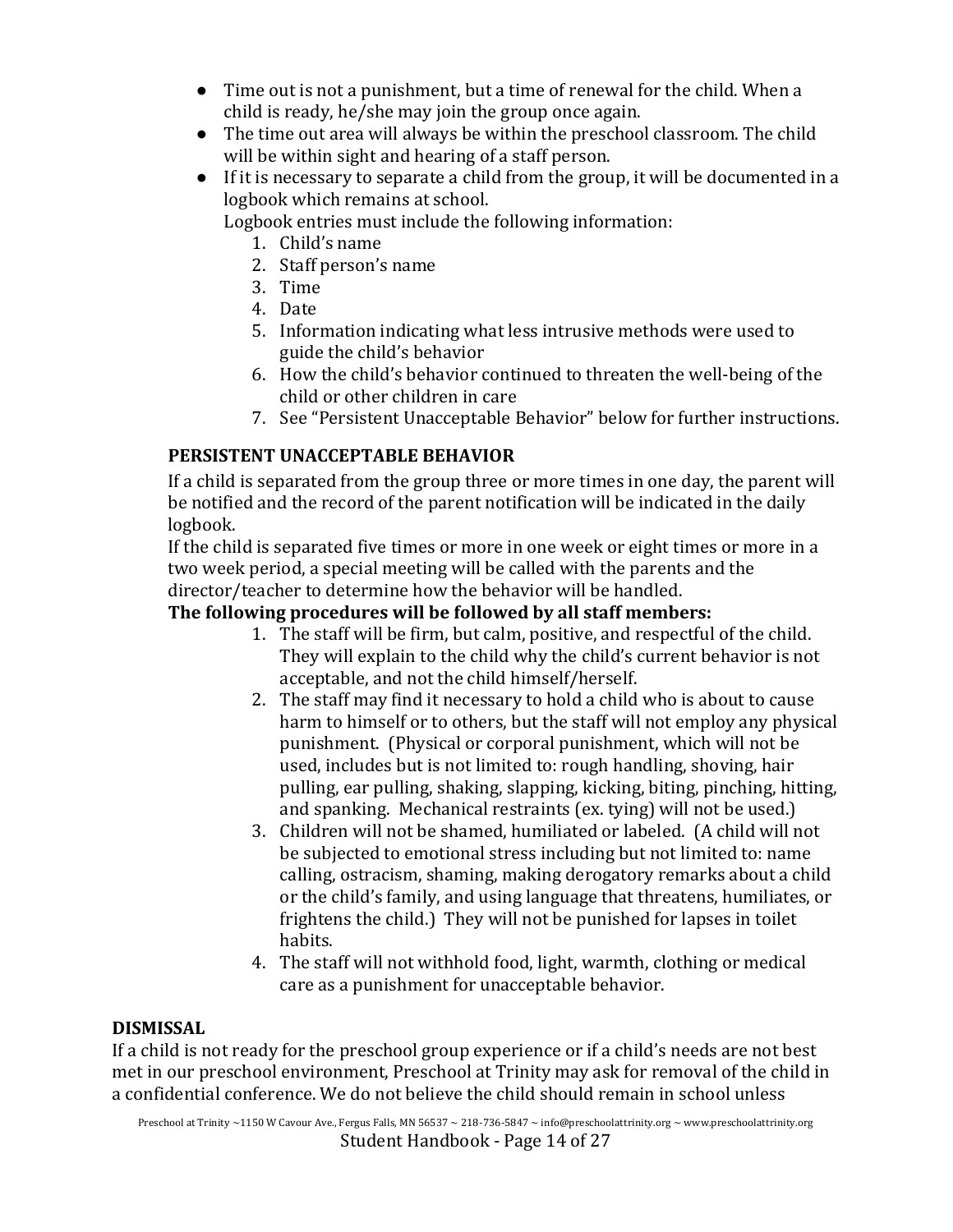he/she derives some benefit from the program and experience. The preschool director, teacher, and School Board will have the final say in such a case.

## <span id="page-14-0"></span>**DAMAGES**

Through regular play and use some items in the preschool will become damaged. However, if intentional destructive behavior results in damages, the child's parents will pay for the damages.

## Emergency and Accident Policies and Records

## <span id="page-14-1"></span>**EMERGENCY PREPAREDNESS PLAN**

This plan will be emailed to you after you apply and have become enrolled at our school or earlier if you wish to look at the information before applying.

## <span id="page-14-2"></span>**FIRST AID/CPR**

The preschool teacher, teacher's assistant, classroom aide, and church secretary are trained in First Aid and CPR. The first aid kit will be maintained by the director. The kit will always be stored in the same place for easy access by all school staff members. A complete kit will be taken along on all field trips.

- First aid will be administered to any child who receives a minor injury.
- In case of a serious injury, an immediate attempt will be made to contact a parent.
- If a parent is not available the procedure outlined by the parent on the Emergency Procedures form will be followed.
- If necessary, 911 will be called.
- If a child should swallow or eat anything that is poisonous while at preschool, the Poison Control Center will be notified immediately. The preschool will then follow all the directions given by the Poison Control Center.

The parents will be expected to assume responsibility for any resultant expense. The school will maintain a parent's signed consent form agreeing to this provision. It is in your child's best interest that you keep the preschool up-to-date with telephone numbers and other pertinent information.

A first aid kit containing sterile bandages, Band-Aids, sterile compresses, scissors, an ice bag or cold pack, an oral or surface thermometer, adhesive tape, and a current first aid manual will be kept in the preschool.

## <span id="page-14-3"></span>**EMERGENCY CARE FORM**

An emergency care form needs to be completed and kept on file for each child enrolled in preschool. Parents will be asked to list their choice of medical and dental care for their child.

## <span id="page-14-4"></span>**SOURCE OF EMERGENCY MEDICAL CARE**

In the event of a medical emergency, 911 and the child's parents will be called.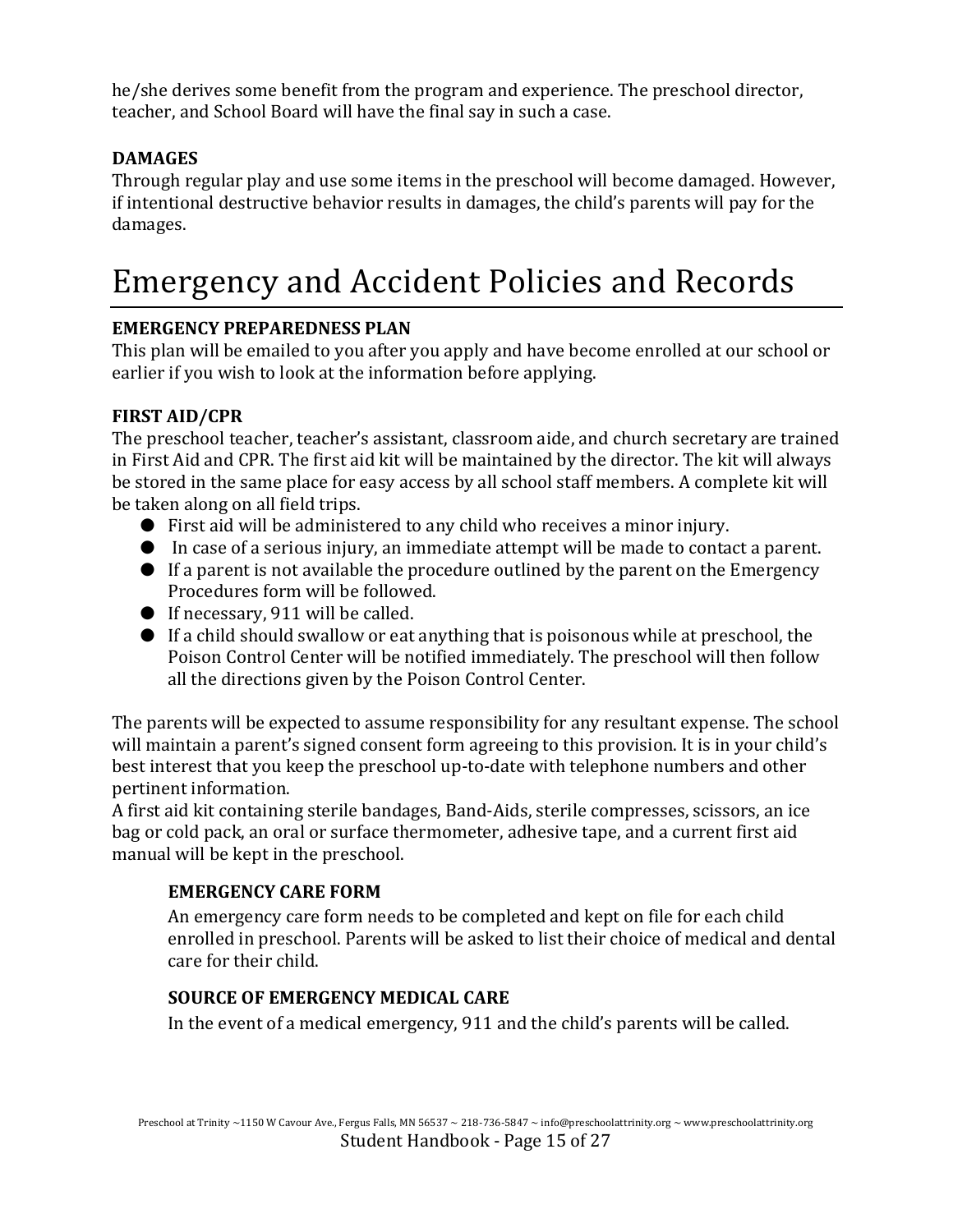## <span id="page-15-0"></span>**POTENTIAL HAZARDS**

The teacher will conduct a daily inspection for potential hazards in the areas in which the children will be using during the day. These areas include the hallway, classroom, gymnasium and playground.

## <span id="page-15-1"></span>**AVOIDING ACCIDENTS**

The classroom environment is set up in a way that seeks to prevent injuries. Ageappropriate materials and supplies are used daily, and the room arrangement and rules are provided to prevent possible accidents, injuries and choking. All outlets are covered with safety plugs and electrical cords are safely out of direct contact with the children. All cooking experiences will be done with care and supervision. All poisons are kept out of the preschool areas at Trinity Lutheran School. All items that could cause suffocation have been removed from the preschool areas. The arrival and dismissal procedures have been designed to ensure safety from potential pedestrian and traffic accidents. Children will not be lifted unless absolutely necessary.

Children will not be lifted with only one arm and adults will refrain from holding the hands of children when walking due to risk of elbow dislocation.

## <span id="page-15-2"></span>**FIRE**

Preschool at Trinity is required by law to have a monthly fire drill. The drills will be a combination of scheduled and surprise drills. The drills will be logged in a fire logbook with the date noted. On nice days we will go outside, but during winter months we will go to the proper door and talk about what we would do next.

Fire extinguisher instructions:

- 1. Pull the pin
- 2. Aim at the base of the fire
- 3. Squeeze the trigger lever
- 4. Sweep the base of the fire from side to side

If possible, close windows and doors behind you as you evacuate the building.

#### <span id="page-15-3"></span>**EMERGENCY EVACUATION PROCEDURE**

- 1. Exit the classroom using the main classroom door, and then exit to the north through the exterior door. Proceed to the far side of the garage and go to the top of the hill.
- 2. If the exit is not able to be used, exit the classroom and turn south, proceed forward and turn right at the first possible hallway, exiting behind the building toward the road ditch.
	- The teacher will check the classroom, do a head count prior to exiting, close the classroom door, follow the children out of the building and take attendance once they are safely lined up outside.
	- If the children are in the gymnasium they will exit with the teacher through the doors that lead directly outside.
	- The teacher and children will remain in their safe location until an ALL CLEAR signal has been given. The children will be familiar with this procedure, as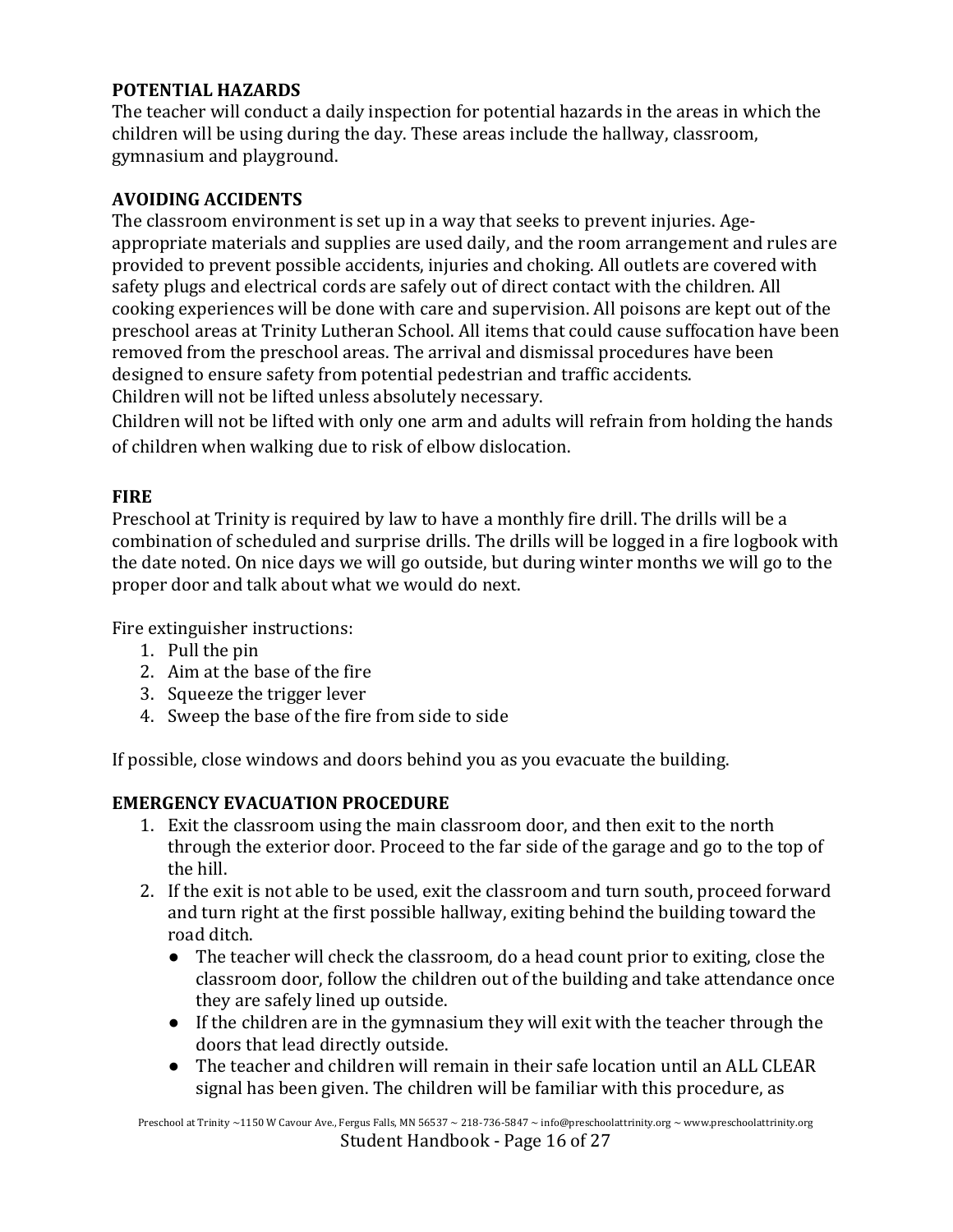announced and unannounced drills will be conducted monthly. All staff members are trained in how to carry out the fire exiting procedures.

- Shelter-in-place will be the youth room (1) or kitchen (2).
- Relocation site will be The Otter Tail County Museum at 110 East Lincoln Ave, Fergus Falls, MN 56537. Phone Number 218-736-6038.
- The fire department can be reached by telephone at 911.

## <span id="page-16-0"></span>**TORNADO/SEVERE WEATHER WARNING**

In the event of a weather related emergency such as a tornado or severe storm warning, the staff will follow the evacuation procedures as follows: In the case of a tornado warning, the teacher will gather the students and proceed to the church basement. Attendance will be taken. All the existing classroom doors will be closed to ensure safety from broken windows.

Tornado drills will be held in the months from April through September when preschool is in session. All tornado/severe weather drills will be logged and dated in the logbook. A radio and flashlight are also available.

## <span id="page-16-1"></span>**SCHOOL CLOSING (See "Yearly Calendar and School Closing" in General Policies)**

## <span id="page-16-2"></span>**MISSING CHILD**

In the case where a preschool child is missing, the Director/Principal will first make a search in the school, church, and then outside. If the child is not found, 911 will be called. Parents and guardians will then be contacted immediately.

RELEASE OF CHILDREN **(***See "Release of Children" in General Policies)*

## <span id="page-16-3"></span>**ACCIDENT LOG**

A log of accidents, injuries and incidents will be kept in the preschool. This log will include a date, time, and a description of the accident. This log will be reviewed yearly by the Director.

The written record of accidents, injuries, and incidents must include the following information:

- 1. Name and age of person(s) involved
- 2. Date of the accident, injury, or incident
- 3. Place of the accident, injury, or incident
- 4. Type of injury
- 5. Action taken by staff person(s)
- 6. To whom the accident, injury, or incident was reported

One copy of any log form shall be placed in the logbook, and one copy of the log form shall be placed in the file of the applicable student(s).

## <span id="page-16-4"></span>**PLAYGROUND SAFETY**

- 1. Teacher or helper will hold doors open for children when entering/exiting the building.
- 2. Children may not play on the playground without adult supervision.
- 3. Hood and strings of clothing should be tucked inside of garment.

Preschool at Trinity ~1150 W Cavour Ave., Fergus Falls, MN 56537 ~ 218-736-5847 ~ info@preschoolattrinity.org ~ www.preschoolattrinity.org Student Handbook - Page 17 of 27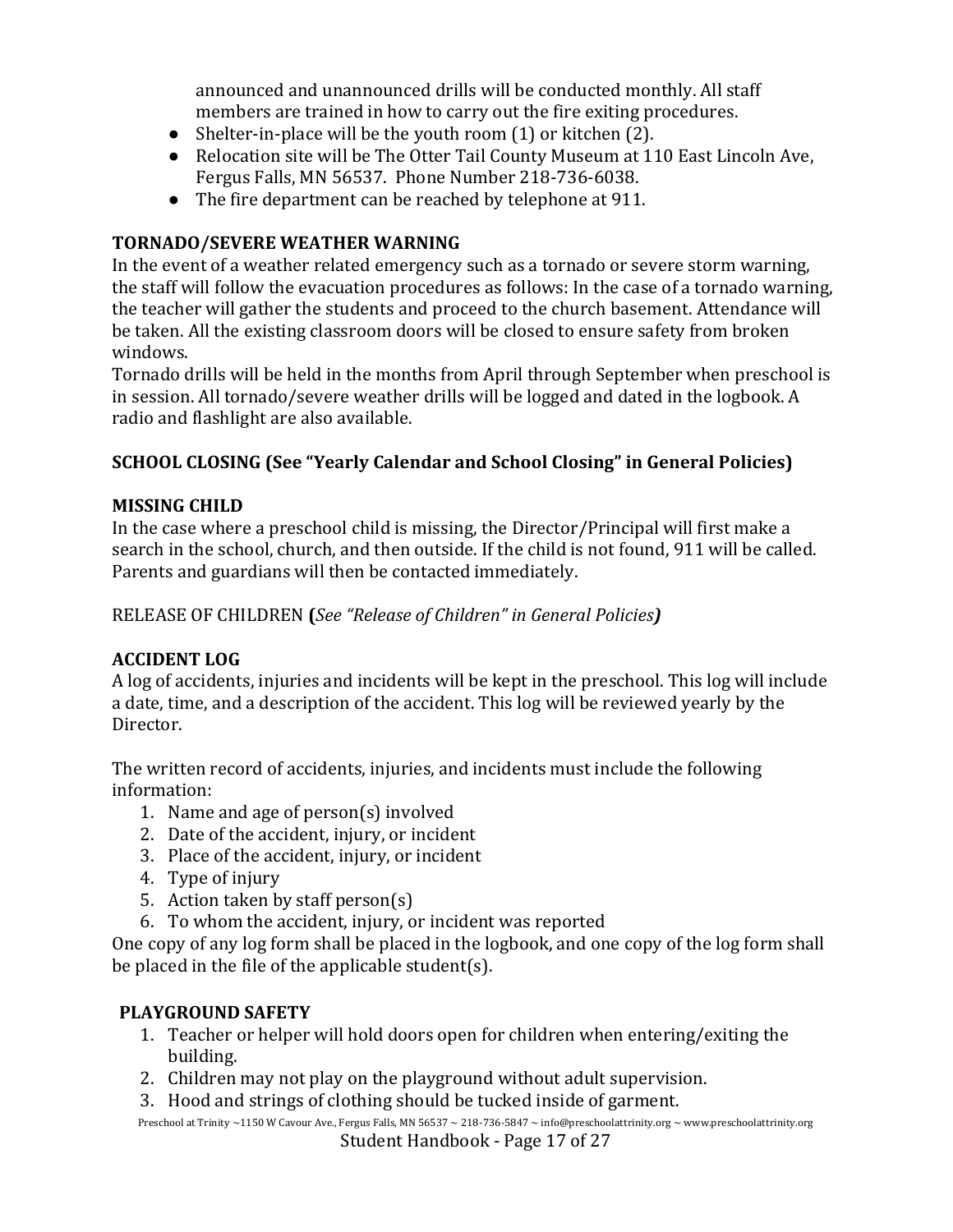- 4. Play and climb inside the slides rather than on the outside of the slides.
- 5. Children are not allowed to hide inside slides or tunnels.
- 6. Walk around the fence (do not climb over).
- 7. Do not dig holes in the pea rock that go down to the fabric and fill in holes before leaving the playground.
- 8. Pea rock should remain on the ground in the playground area (do not throw or put it on the slides).
- 9. The "orange" grated area is for dumping rock out of shoes.
- 10. Be kind to others.
- 11. Take good care of the playground equipment.

### <span id="page-17-0"></span>**GYM SAFETY**

- 1. Gym doors remain open before and during gym use.
- 2. Only the teacher will retrieve play supplies from the gym storage room.
- 3. Gym storage room doors will remain closed except when retrieving or putting away toys.
- 4. Cabinet doors under kitchen serving area are to remain closed.
- 5. Chairs stored against walls are not for climbing.
- 6. Teacher/adult will visually inspect gym toys before allowing children to use them.
- 7. Be kind to others.
- 8. Take good care of all gym equipment.

### <span id="page-17-1"></span>**BATHROOM SAFETY**

- 1. Bathrooms are cleaned regularly.
- 2. Step stools are to remain directly in front of sinks.
- 3. Students should tell an adult before using the bathroom.
- 4. Bathroom door is only to be closed by the person entering/exiting the bathroom.
- 5. Students will be instructed not to lock the bathroom door.
- 6. Lock picking device is to remain attached to bathroom door.
- 7. Students will be taught proper hand washing procedure.
- 8. Floor will be checked by teacher after hand washing times to make sure it is dry.

## <span id="page-17-2"></span>**CLASSROOM SAFETY**

- 1. Students are not allowed in the teacher's desk area.
- 2. Students are not allowed to open classroom doors.
- 3. A cordless telephone is available for use.
- 4. Classroom doors can be locked if necessary for safety.

## <span id="page-17-3"></span>**GENERAL BUILDING SAFETY**

- 1. The door from the church into the educational wing is to remain locked while preschool is in session.
- 2. The outside door will be locked after students have arrived and reopened about 30 minutes before students depart. There is a doorbell to the left of the door that can be rung for entrance.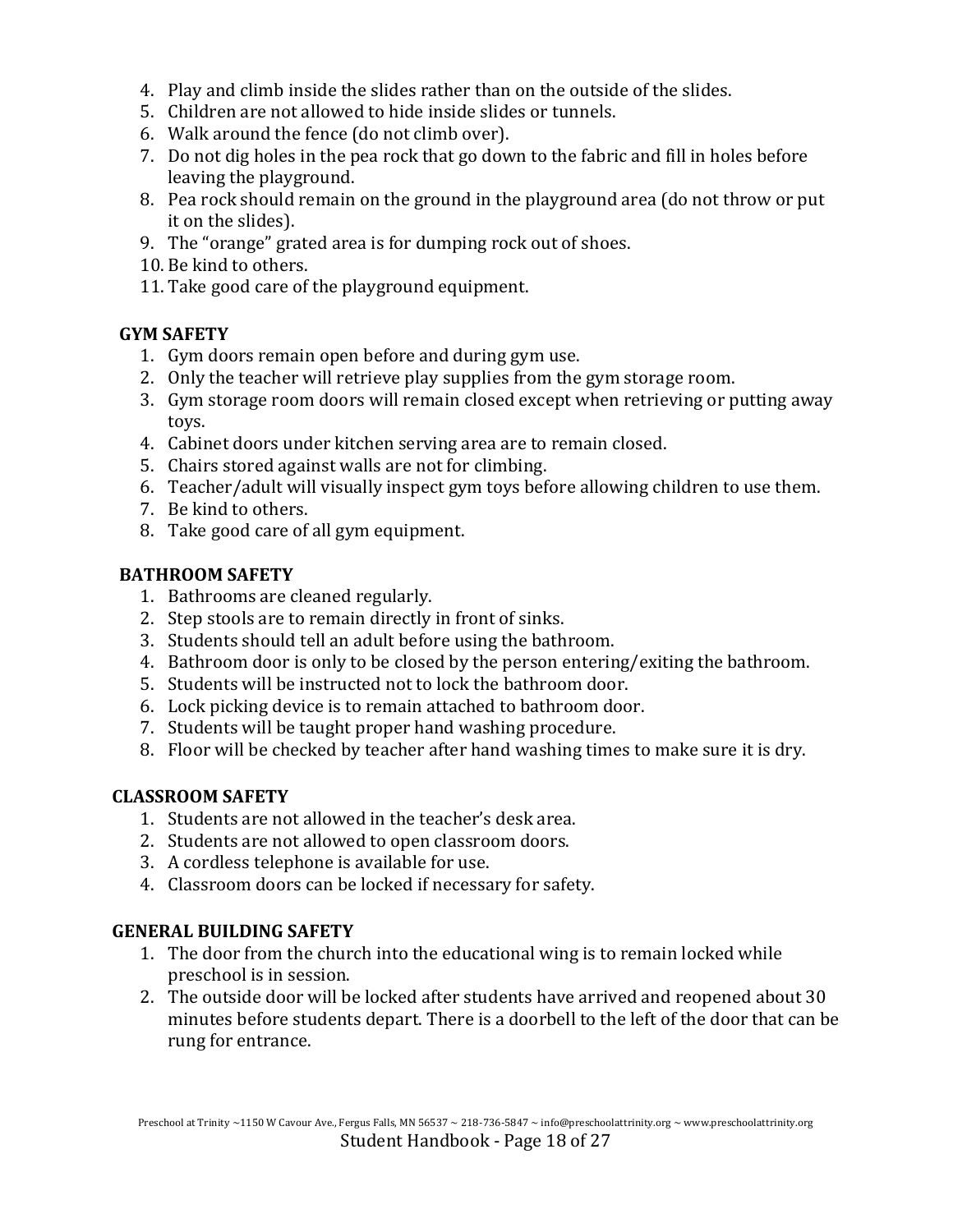## Health Policies

A health consultant will annually review health related policies including:

- 1. First Aid and safety policies and procedures
- 2. Sanitation procedures and practices for food not prepared by or provided by the preschool.

## **COVID 19 PREPAREDNESS PLAN**

Will be emailed to you after you apply and have become enrolled at our school or earlier if you wish to look at the information before applying.

## <span id="page-18-0"></span>**IMMUNIZATIONS AND PHYSICAL EXAMINATIONS**

Preschool at Trinity must comply with the Minnesota State Immunization Law regarding immunization and regular physical examinations. One Health Care Summary Form must be signed by the health care source and be on file at the preschool. If your student is a second year preschooler at Trinity, a new (second) Health Care Summer Form is NOT necessary. Written verification on immunization including the day, month, and year for D.P.T., polio, measles, rubella, hemophilus influenza B (Hib) and mumps must be presented to the director prior to the first day of preschool.

## <span id="page-18-1"></span>**SICKNESS**

A sick child will not benefit by being at preschool; in fact it can be a very frightening experience and may also spread illness to others. For this reason we ask parents not to send their child when he/she is ill. If symptoms of an illness are observed, or should the child become ill during the day, the child will be separated from the other children, but within sight of an adult.

A cot, blankets, and pillow are available in the preschool if the child becomes sick during preschool.

The parent will be notified and in the case where a parent cannot be reached, we will notify the person designated on the emergency procedures permission form. If we are unable to reach anyone to pick up the child, we will continue to assess the child's condition. If we feel the child's condition warrants medical attention, we will contact the child's source of health care or, if necessary, call 911. For the safety and well-being of all the children, the child who has any of the following symptoms must remain at home and be **symptom free for 24 hours**.

- **FEVER:** 100° or higher
- **RESPIRATORY SYMPTOMS:** Difficult or rapid breathing or severe coughing: child makes high pitched croupy or whooping sound after he coughs, and child is unable to lie comfortably due to continuous cough.
- **DIARRHEA**
- **VOMITING**
- **EYE/NOSE DRAINAGE:** Thick mucus or pus draining from the eye or nose, red or pink eye, with or without drainage.
- **SORE THROAT:** Sore throat, especially when fever or swollen glands in the neck are present.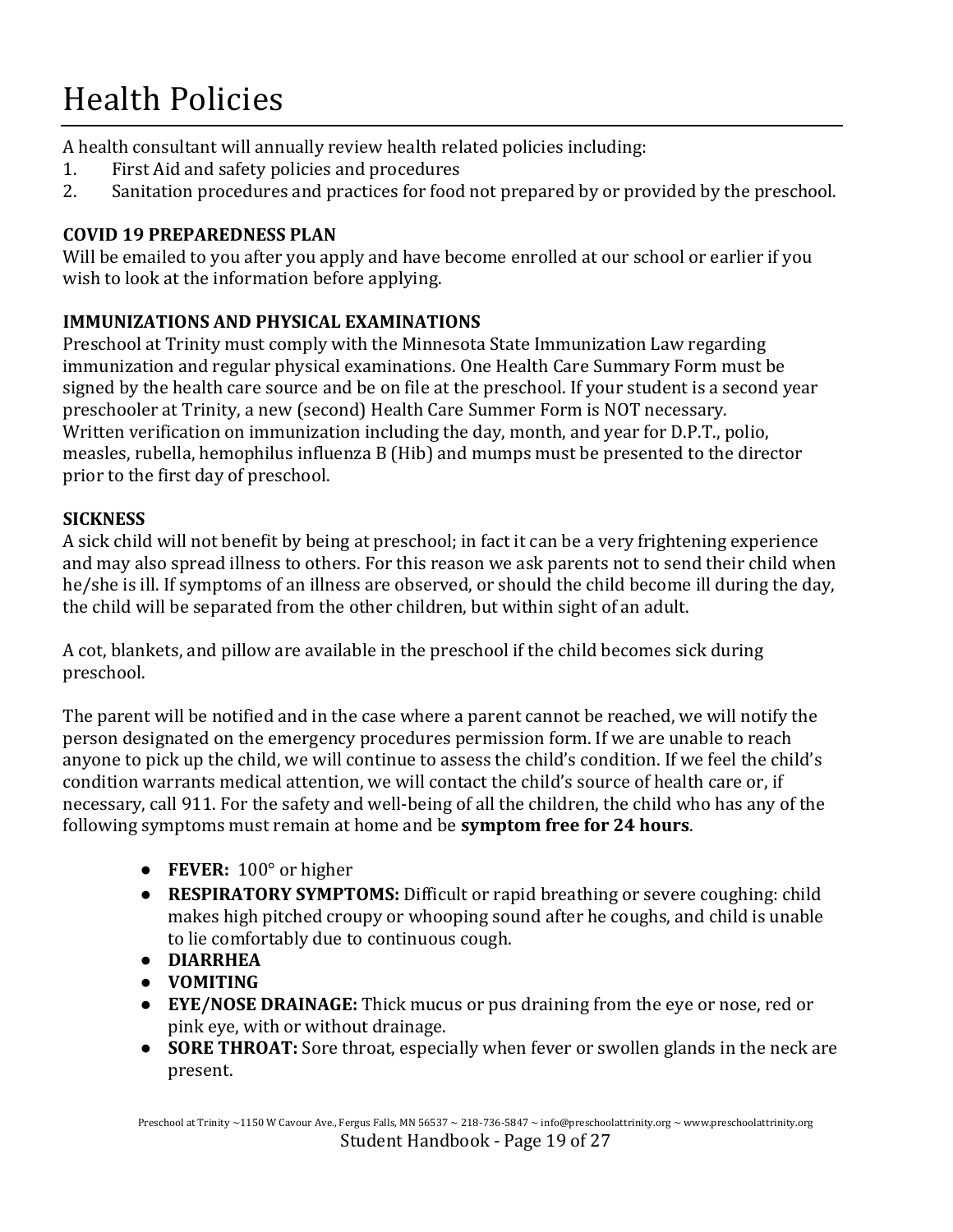- **SKIN PROBLEMS:** Rash: skin rashes, undiagnosed or contagious. Infected sores; sores with crusty, yellow or green drainage which cannot be covered by clothing or bandages.
- **CHICKEN POX:** Child cannot return until he/she is no longer infectious or until the lesions are crusted over.
- **ITCHING:** Persistent itching (or scratching) of body or scalp. This includes: lice, ringworm and scabies.
- **APPEARANCE/BEHAVIOR:** Child looks or acts differently: unusually tired, pale, lacking appetite, confused, irritable, or difficult to awaken.

## <span id="page-19-0"></span>**NOTIFICATION OF INFECTIOUS OR COMMUNICABLE DISEASES**

The Director will notify all parents of any communicable diseases that occur among the children, along with specific guidelines for the safe return of the child to school. Likewise, parents are asked to notify the teacher or director within 24 hours of any communicable disease incurred by their child. Parents are encouraged to call the preschool before 8:30 am if their child will not be in school that day. The Director will notify the health authorities of any suspected case of reportable diseases within 24 hours of a parent's report.

## <span id="page-19-1"></span>**MEDICATION ADMINISTRATION**

No non-emergency medication will be given during preschool. Children with asthma, food, or insect allergies must have written permission on file for the teacher to administer any oral, topical, or inhaled medication. Food and insect allergies will be posted at the teacher's desk and in the student file. Any emergency medication (ex.: medication for allergic reaction, epi-pen) will be kept in the classroom in a readily accessible area out of the reach of children.

If medication is given, the following must be recorded on a log page and placed in the child's record:

- 1. Name of child
- 2. Name of medication or prescription number
- 3. Date
- 4. Time
- 5. Dosage
- 6. Name and signature of the person who dispensed the medicine.

Blank log pages can be found in the logbook.

## <span id="page-19-2"></span>**FIRST AID/CPR**

(See "FIRST AID/CPR" in Emergency and Accident Policies and Records)

## <span id="page-19-3"></span>**EMERGENCY CARE FORM**

(See "EMERGENCY CARE FORM" in Emergency and Accident Policies and Records)

## **SOURCE OF EMERGENCY MEDICAL CARE**

(See "SOURCE OF EMERGENCY CARE" in Emergency and Accident Policies and Records)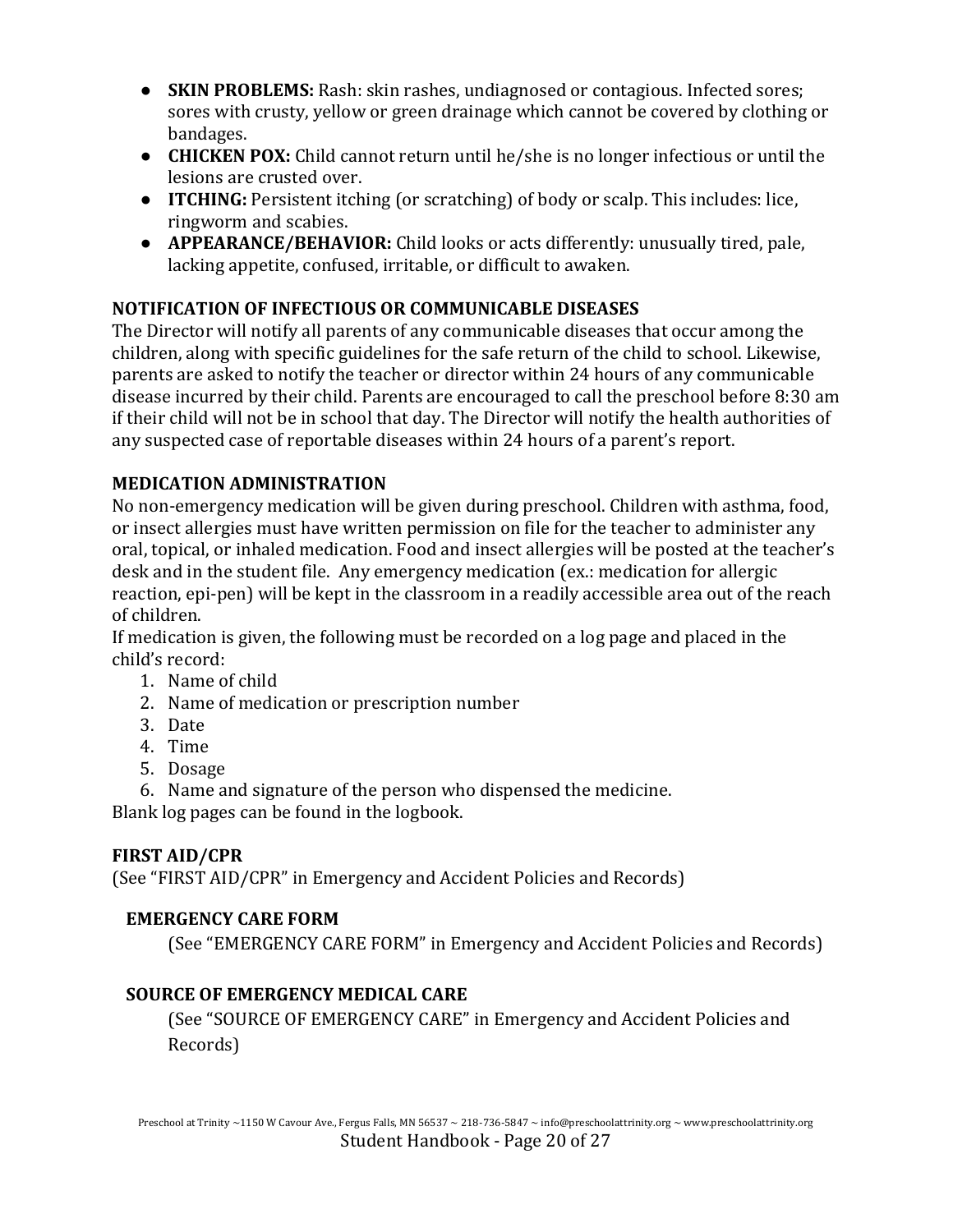## <span id="page-20-0"></span>**HANDLING & DISPOSAL OF BODILY FLUIDS**

Blood and vomit will be cleaned up wearing gloves and eye protection by staff and disposed of in a secured tied bag. Sharp items used for children with special care needs will be disposed of in a "sharps container."

#### <span id="page-20-1"></span>**POTENTIAL HAZARDS**

(*See "POTENTIAL HAZARDS" in Emergency and Accident Policies and Records)*

### <span id="page-20-2"></span>**AVOIDING ACCIDENTS**

(*See "AVOIDING ACCIDENTS" in Emergency and Accident Policies and Records)*

### <span id="page-20-3"></span>**SUN EXPOSURE**

Student exposure to sunlight is generally less than 15 minutes per day. If students will be outdoors for a lengthier amount of time, parents will be notified in advance and asked to put sunscreen on their child before school.

### <span id="page-20-4"></span>**HAND WASHING**

A child's hands must be washed with soap and water after use of the toilet and before eating a meal or snack. Staff must monitor hand washing.

A staff person must wash his or her hands with soap and water after using toilet facilities and before handling food or eating.

#### <span id="page-20-5"></span>**SNACKS**

Parents will take turns during the school year providing snacks for their child's class. The number of times a parent will provide snack and drink (100% juice or 2% milk) will be determined by the session's enrollment. A snack calendar will be posted and is available on our website. PLEASE notify the teacher in writing if your child has a food allergy. Disposable utensils and cups are used in the classroom. All snacks must be prepackaged, "store bought," and nutritious. The snack and drink together must include two food groups. Food groups include dairy, fruits/vegetables, meat/protein, and grains. Any snacks prepared in the classroom as a cooking experience will follow sanitation procedures and practices.

Tables used for meals or snacks must be washed with soap and water or sanitizing wipes before and after each use. Snacks are to be placed on a paper towel or paper plate to minimize contact with the table surface.

## **SACK LUNCHES**

Parents with students attending a full day program will provide a sack lunch for their child that meets 1/3 of the daily nutritional needs as specified by the United States Department of Agriculture.

## <span id="page-20-6"></span>**FOOD ALLERGIES**

PLEASE notify the teacher in writing if your child has a food allergy. Food allergy information will be kept in the student's file and in the snack area (on the large food lid).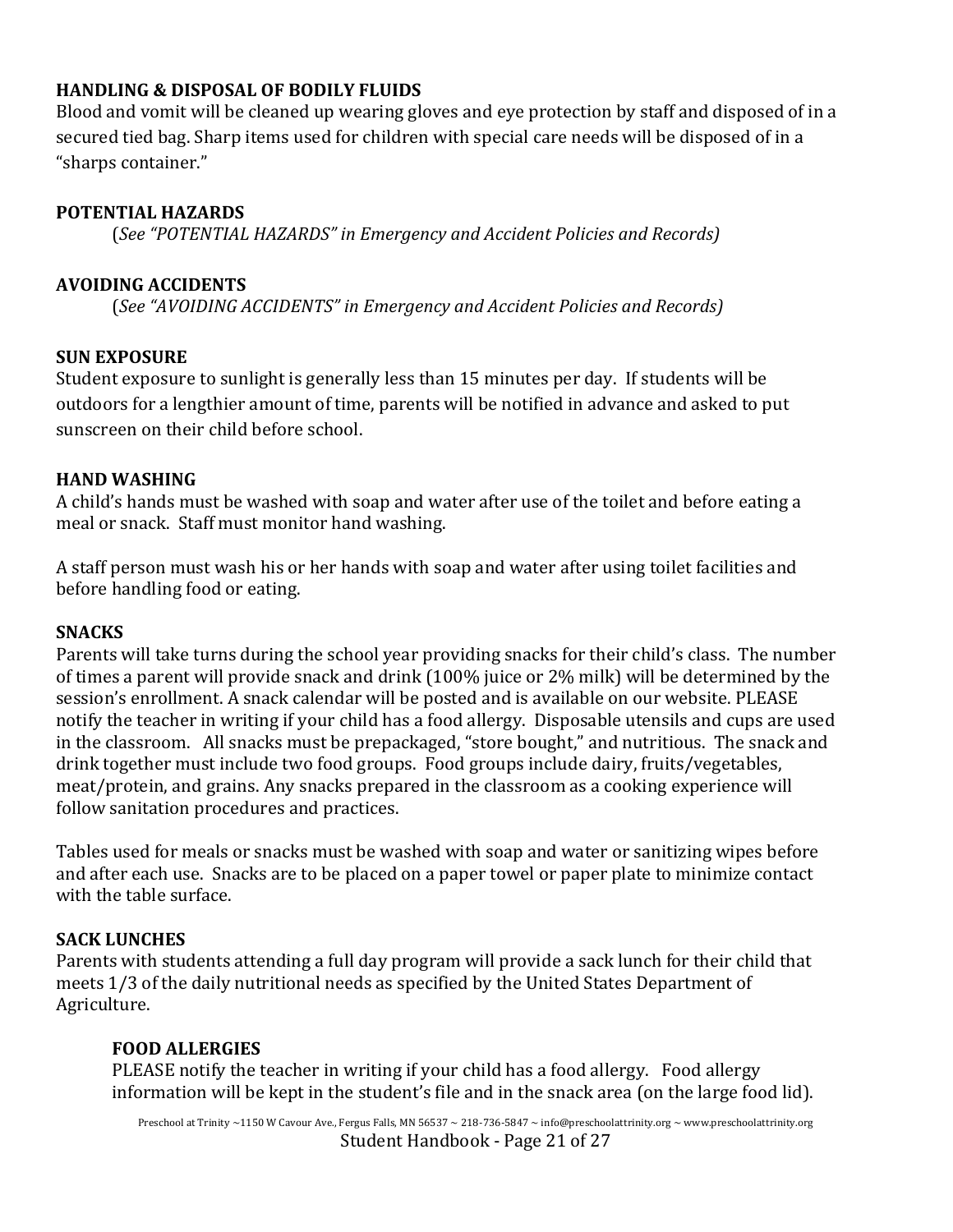Staff will be notified of student's allergies and documentation of a staff person's review of student allergies will be kept on site. Parents/guardians will be notified as soon as possible by phone if a student is exposed to something that they are allergic to and/or need medical services. Disposable utensils and cups are used in the classroom.

## <span id="page-21-0"></span>**PETS**

Children may not bring pets to school unless it is a designated pet day or permission has been sought and parents are notified prior to the animal's visit. This helps us deal with fears and allergies.

## Maltreatment of Minors Mandated Reporting Policy FOR DHS LICENSED PROGRAMS

## <span id="page-21-1"></span>**WHO SHOULD REPORT CHILD ABUSE AND NEGLECT**

- Any person may voluntarily report abuse or neglect.
- If you work with children in a licensed facility, you are legally required or mandated to report and cannot shift the responsibility of reporting to your supervisor or to anyone else at your licensed facility. If you know or have reason to believe a child is being or has been neglected or physically or sexually abused within the preceding three years you must immediately (within 24 hours) make a report to an outside agency.

## <span id="page-21-2"></span>**WHERE TO REPORT**

- If you know or suspect that a child is in immediate danger, call 9-1-1.
- All reports concerning suspected abuse or neglect of children occurring in a licensed facility should be made to the Department of Human Services, Licensing Division's Maltreatment Intake line at (651)431-6600.
- Reports regarding incidents of suspected abuse or neglect of children occurring within a family or in the community should be made to the local county social services agency at (218)998-8150 or local law enforcement at (218)736-5438.
- If your report does not involve possible abuse or neglect, but does involve possible violations of Minnesota Statutes or Rules that govern the facility, you should call the Department of Human Services, Licensing Division at (651)431-6500.

## <span id="page-21-3"></span>**WHAT TO REPORT**

- Definitions of maltreatment are contained in the Reporting of Maltreatment of Minors Act (Minnesota Statutes, section 626.556) and should be attached to this policy.
- A report to any of the above agencies should contain enough information to identify the child involved, any persons responsible for the abuse or neglect (if known), and the nature and extent of the maltreatment and/or possible licensing violations. For reports concerning suspected abuse or neglect occurring within a licensed facility, the report should include any actions taken by the facility in response to the incident.
- An oral report of suspected abuse or neglect made to one of the above agencies by a mandated reporter must be followed by a written report to the same agency within 72 hours, exclusive of weekends and holidays.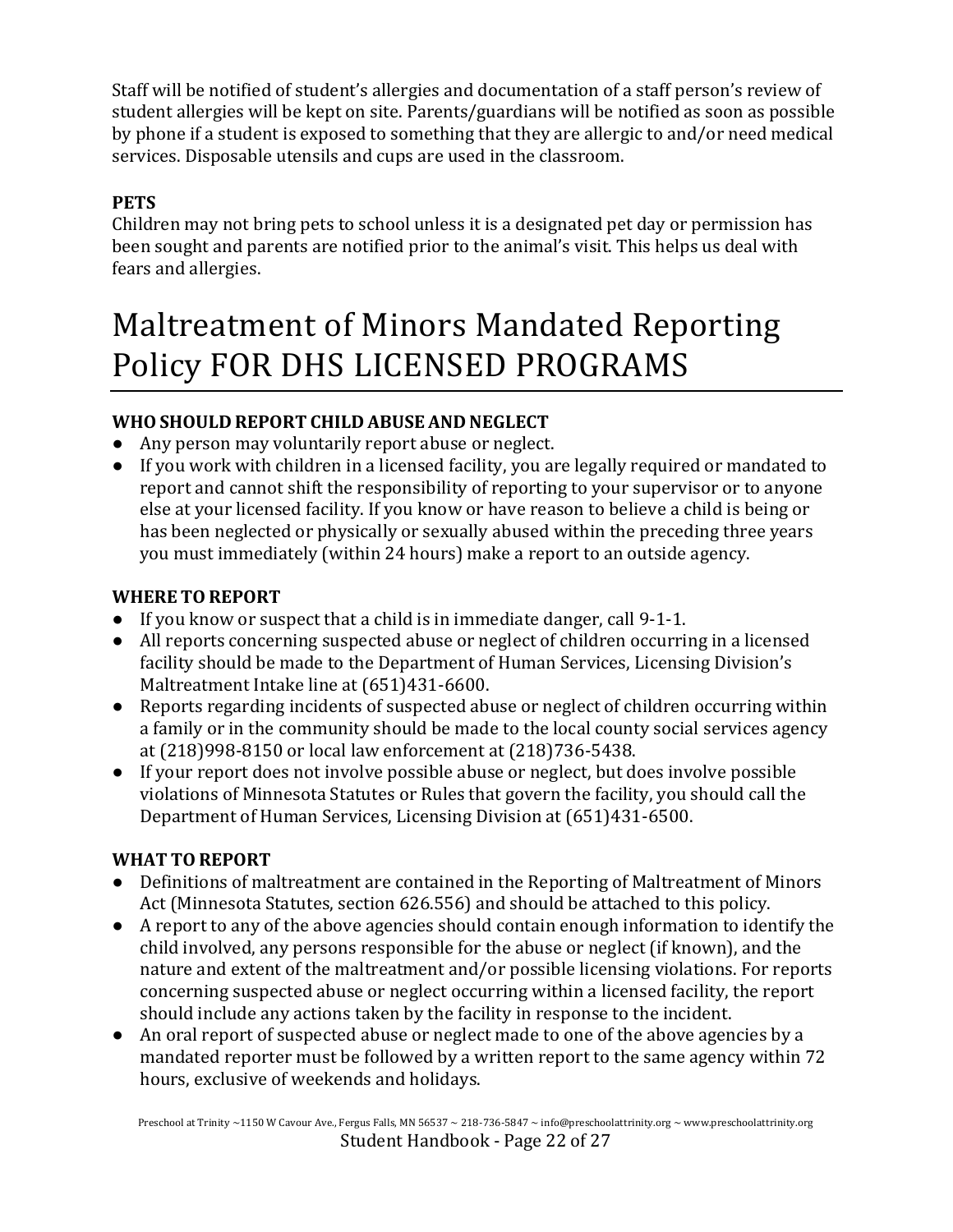## <span id="page-22-0"></span>**RETALIATION PROHIBITED**

An employer of any mandated reporter shall not retaliate against the mandated reporter for reports made in good faith or against a child with respect to whom the report is made. The Reporting of Maltreatment of Minors Act contains specific provisions regarding civil actions that can be initiated by mandated reporters who believe that retaliation has occurred.

#### <span id="page-22-1"></span>**FAILURE TO REPORT**

A mandated reporter who knows or has reason to believe a child is or has been neglected or physically or sexually abused and fails to report is guilty of a misdemeanor. In addition, a mandated reporter who fails to report maltreatment that is found to be serious or recurring maltreatment may be disqualified from employment in positions allowing direct contact with persons receiving services from programs licensed by the Department of Human Services and by the Minnesota Department of Health, and unlicensed Personal Care Provider Organizations.

#### **INTERNAL REVIEW**

When the facility has reason to know that an internal or external report of alleged or suspected maltreatment has been made, the facility must complete an internal review within 30 calendar days and take corrective action, if necessary, to protect the health and safety of children in care. The internal review must include an evaluation of whether:

- (i) related policies and procedures were followed.
- (ii) the policies and procedures were adequate.
- (iii) there is a need for additional staff training.
- (iv) the reported event is similar to past events with the children or the services involved; and
- (v) there is a need for corrective action by the license holder to protect the health and safety of children in care.

#### **PRIMARY AND SECONDARY PERSONOR POSITION TO ENSURE INTERNAL REVIEWS ARE COMPLETE**

The internal review will be completed by the director. If this individual is involved in the alleged or suspected maltreatment, the school board chairman will be responsible for completing the internal review.

#### **DOCUMENTATION OFTHE INTERNAL REVIEW**

The facility must document completion of the internal review and make internal reviews accessible to the commissioner immediately upon the commissioner's request.

#### **CORRECTIVE ACTION PLAN**

Based on the results of the internal review, the license holder must develop, document, and implement a corrective action plan designed to correct current lapses and prevent future lapses in performance by individuals or the license holder, if any.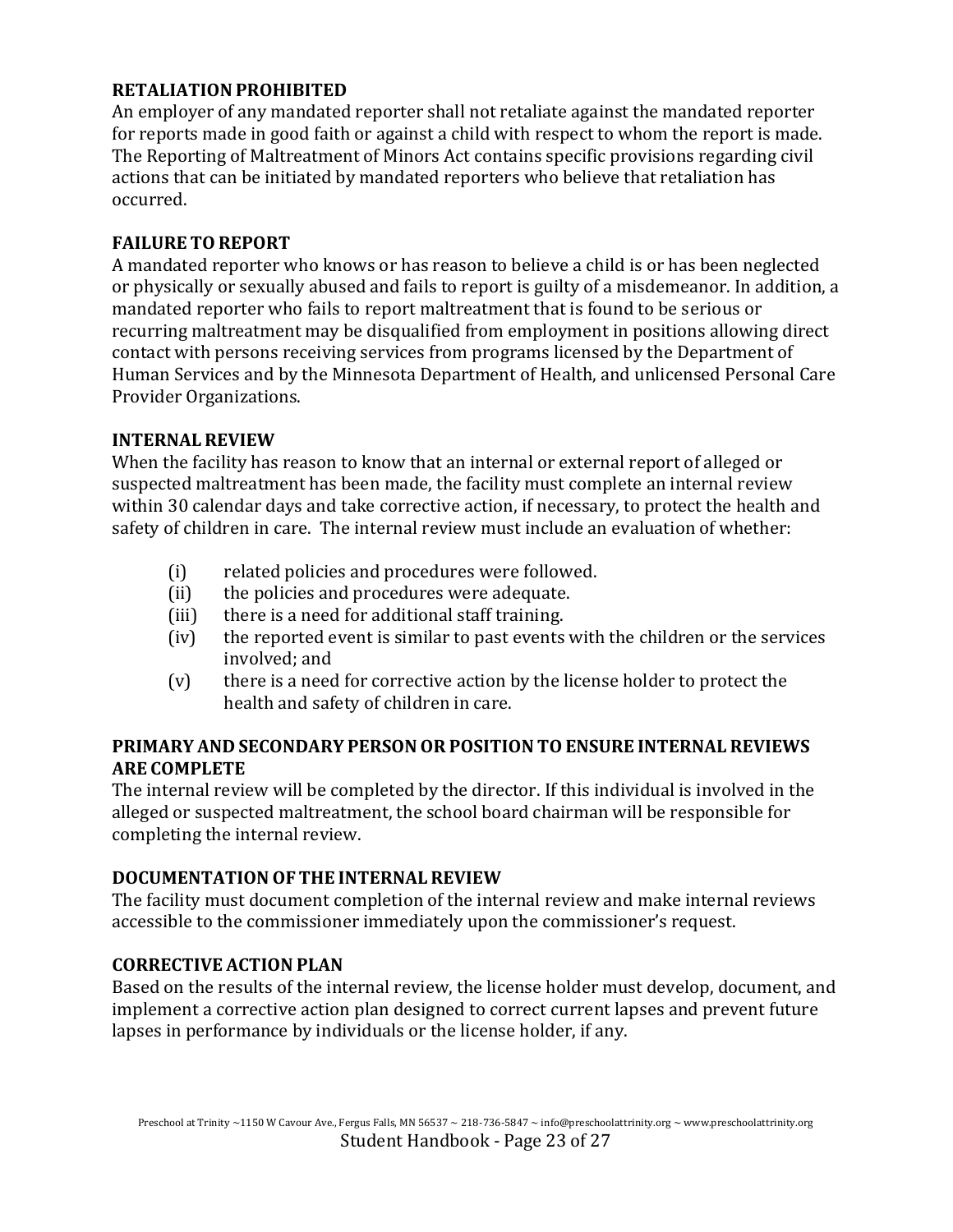### **STAFF TRAINING**

The license holder must provide training to all staff related to the mandated reporting responsibilities as specified in the Reporting of Maltreatment of Minors Act (Minnesota Statutes, section 626.556). The license holder must document the provision of this training in individual personnel records, monitor implementation by staff, and ensure that the policy is readily accessible to staff, as specified under Minnesota Statutes, section 245A.04, subdivision 14.

**The mandated reporting policy must be provided to parents of all children at the time of enrollment in the childcare program and must be made available upon request.** 

\_\_\_\_\_\_\_\_\_\_\_\_\_\_\_\_\_\_\_\_\_\_\_\_\_\_\_\_\_\_\_\_\_\_\_\_\_\_\_\_\_\_\_\_\_\_\_\_\_\_\_\_\_\_\_\_\_\_\_\_\_\_\_\_\_\_\_\_\_\_\_\_\_\_\_\_\_\_\_\_\_\_\_\_\_\_\_\_\_\_\_\_\_\_\_\_\_\_\_\_\_\_\_\_\_

#### <span id="page-23-0"></span>**REPORTING ABUSE; NEGLECT**

Staff must comply with reporting requirements for abuse and neglect specified in Minnesota Statutes, section 636.556.

#### <span id="page-23-1"></span>**OTHER REPORTING**

The commissioner must be informed within:

- 24 hours of the death of a child in care in the center
- 24 hours of any injury to a child in care in the center that required treatment by a physician
- 48 hours of the occurrence of a fire during the hours of operation that requires the service of a fire department
- 24 hours of the use of any emergency medical service by a child while in care

## Drug and Alcohol Policy

No employees, subcontractors, or volunteers of Preschool at Trinity/Trinity Lutheran School shall abuse prescription medication or be in any manner under the influence of a chemical that impairs the individual's ability to provide services or care. Preschool at Trinity/Trinity Lutheran School shall provide training to employees, subcontractors, and volunteers regarding the drug/alcohol policy.

## Staff Orientation

Employees will be given a copy of the Staff/Volunteer Handbook and will be kept informed of any updates to policies. As mandated by the Minnesota Department of Human Services, employees will receive training yearly in sudden unexpected infant death/abusive head trauma and will attend other in-service training as required.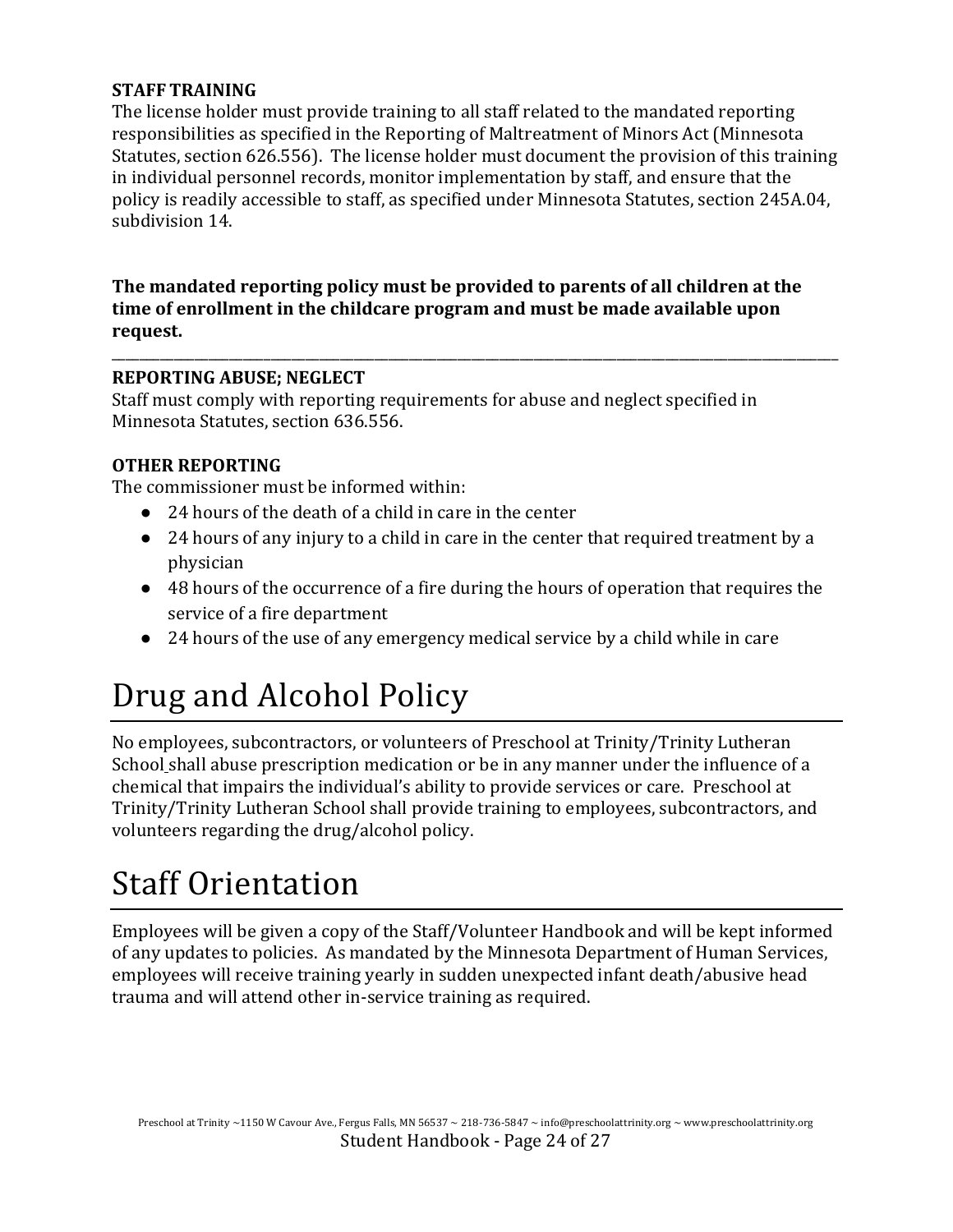## Grievance Procedure for Parents

When parents have questions, problems, or complaints, they should first contact the teacher or person involved, as written in Matthew 18:15. If the problem is not resolved, they should then contact the principal/director. If this is not effective, they should express their grievance in writing to the school board, at which time a meeting will be set up between the parties involved and the school board.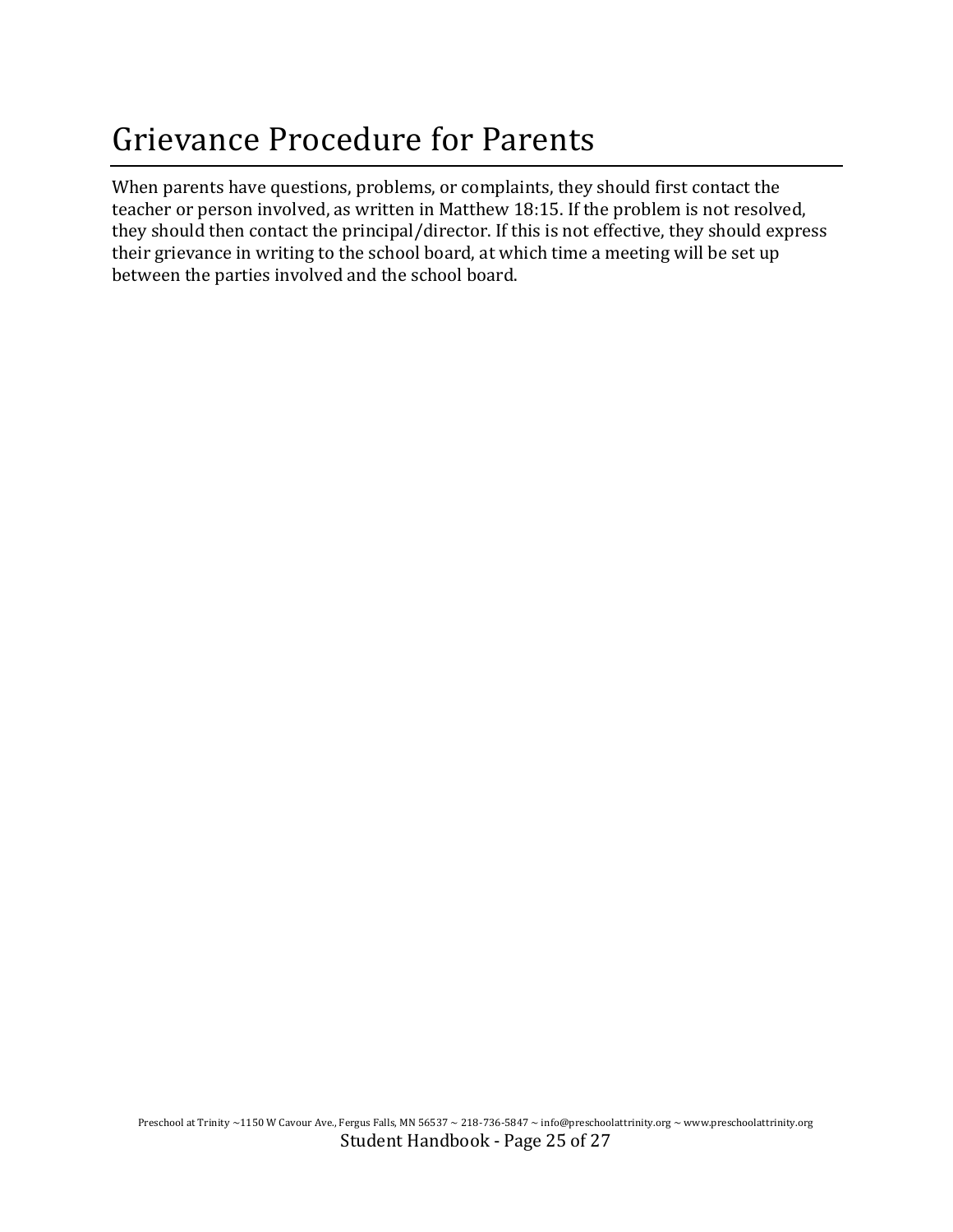Preschool at Trinity ~1150 W Cavour Ave., Fergus Falls, MN 56537 ~ 218-736-5847 ~ info@preschoolattrinity.org ~ www.preschoolattrinity.org Student Handbook - Page 26 of 27